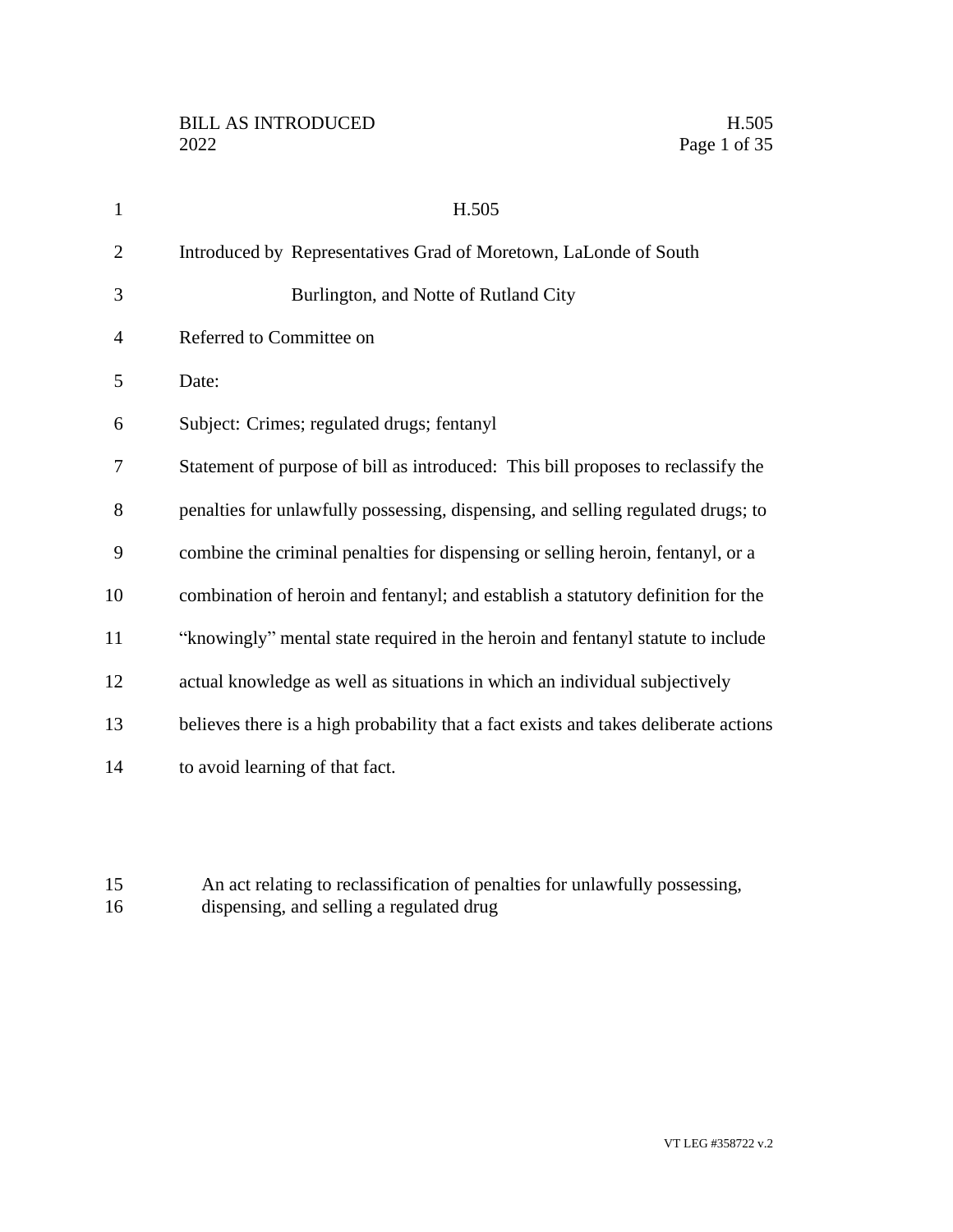| $\mathbf{1}$   | It is hereby enacted by the General Assembly of the State of Vermont:                    |  |  |
|----------------|------------------------------------------------------------------------------------------|--|--|
| $\overline{2}$ | Sec. 1. 18 V.S.A. § 4215a is amended to read:                                            |  |  |
| 3              | § 4215a. SALE OF SCHEDULE V DRUGS                                                        |  |  |
| $\overline{4}$ | (a) A duly licensed pharmacist may sell and dispense schedule V drugs                    |  |  |
| 5              | only upon written prescription or oral prescription which that is promptly               |  |  |
| 6              | reduced to writing by a pharmacist, of a licensed physician, dentist, or                 |  |  |
| 7              | veterinarian, dated and signed by the person prescribing or, if an oral                  |  |  |
| 8              | prescription, by the pharmacist on the date when written.                                |  |  |
| 9              | * * *                                                                                    |  |  |
| 10             | (d) For a first offense, a $\underline{A}$ person knowingly and unlawfully violating the |  |  |
| 11             | provisions of this section may be imprisoned for not more than six months or             |  |  |
| 12             | fined not more than \$500.00, or both. For a second or subsequent offense, a             |  |  |
| 13             | person knowingly and unlawfully violating the provisions of this section may             |  |  |
| 14             | be imprisoned for not more than two years or fined not more than \$2,000.00, or          |  |  |
| 15             | both commits a Class C misdemeanor.                                                      |  |  |
| 16             | Sec. 2. 18 V.S.A. § 4223 is amended to read:                                             |  |  |
| 17             | §4223. FRAUD OR DECEIT                                                                   |  |  |
| 18             | * * *                                                                                    |  |  |
| 19             | (i) A person who violates this section shall be imprisoned not more than                 |  |  |
| 20             | two years and one day or fined not more than \$5,000.00, or both commits a               |  |  |
| 21             | Class A misdemeanor.                                                                     |  |  |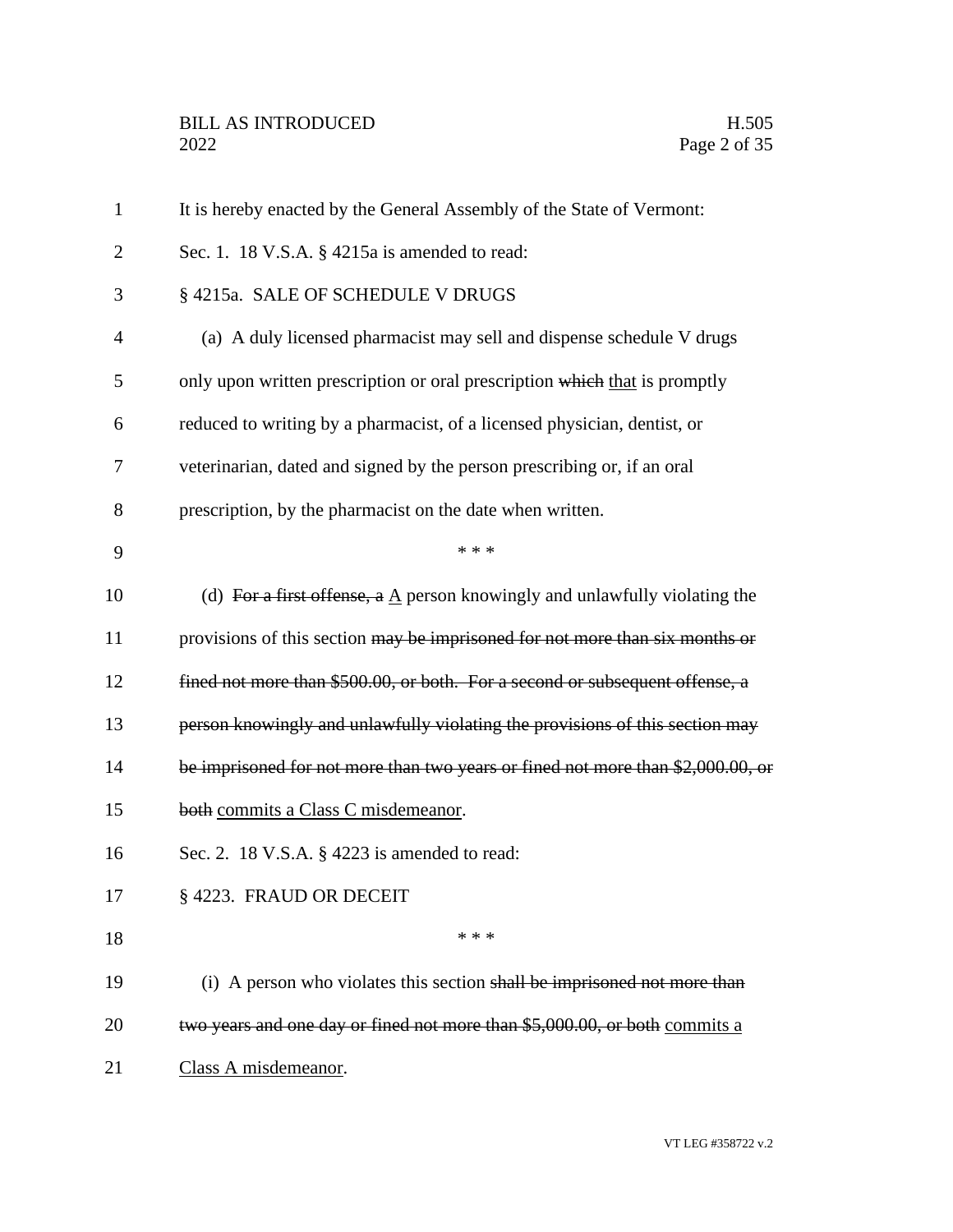| $\mathbf{1}$   | Sec. 3. 18 V.S.A. § 4229a is added to read:                                      |  |  |
|----------------|----------------------------------------------------------------------------------|--|--|
| $\overline{2}$ | §4229a. FELONY POSSESSION; AFFIRMATIVE DEFENSE                                   |  |  |
| 3              | (a) In any prosecution for felony possession under section 4230 or sections      |  |  |
| 4              | 4231–4235a of this title, the defendant may raise as an affirmative defense that |  |  |
| 5              | the amount of the unlawfully possessed drug was intended for personal use by     |  |  |
| 6              | the defendant.                                                                   |  |  |
| 7              | (b) If the defendant proves by a preponderance of the evidence that the          |  |  |
| 8              | drugs unlawfully possessed were for personal use by the defendant, the           |  |  |
| 9              | defendant shall be subject to a Class B misdemeanor.                             |  |  |
| 10             | Sec. 4. 18 V.S.A. § 4228 is amended to read:                                     |  |  |
| 11             | § 4228. UNLAWFUL MANUFACTURE, DISTRIBUTION, DISPENSING,                          |  |  |
| 12             | OR SALE OF A NONCONTROLLED DRUG OR SUBSTANCE                                     |  |  |
| 13             | (a) It is unlawful for any person to knowingly dispense, manufacture,            |  |  |
| 14             | process, package, distribute, or sell or attempt to dispense, manufacture,       |  |  |
| 15             | process, package, distribute, or sell a noncontrolled drug or substance upon     |  |  |
| 16             | either:                                                                          |  |  |
| 17             | (1) the express or implied representation that the drug or substance is a        |  |  |
| 18             | controlled drug; or                                                              |  |  |
| 19             | (2) the express or implied representation that the drug or substance is of       |  |  |
| 20             | such nature or appearance that the dispensee or purchaser will be able to        |  |  |
| 21             | dispense or sell the drug or substance as a controlled drug.                     |  |  |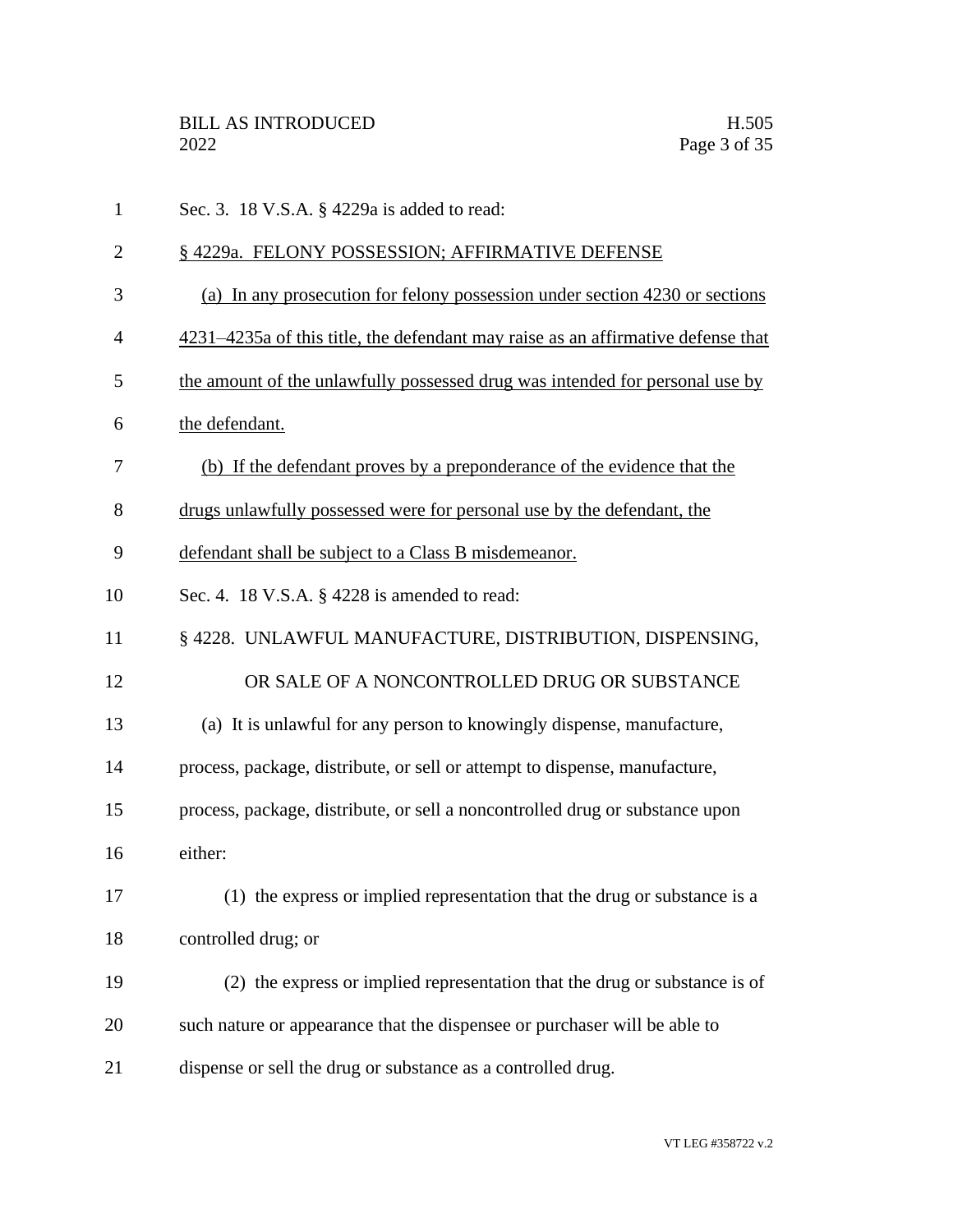# BILL AS INTRODUCED H.505<br>2022 Page 4 of 35

| $\mathbf{1}$   | (b) For the purposes of this section, a "controlled" drug or substance shall       |  |  |
|----------------|------------------------------------------------------------------------------------|--|--|
| 2              | mean those drugs or substances listed under schedules I through V in the           |  |  |
| 3              | federal Controlled Substances Act, 21 U.S.C. § 801 et seq. as amended.             |  |  |
| $\overline{4}$ | * * *                                                                              |  |  |
| 5              | (f) A person convicted of violating this section shall be subject to               |  |  |
| 6              | imprisonment for a term of up to one year or a fine of up to \$5,000.00, or both   |  |  |
| 7              | commits a Class B misdemeanor. If the violation of this section involves           |  |  |
| 8              | dispensing, distributing, or selling to a person under the age of 21 years of age, |  |  |
| 9              | the person shall be subject to a term of imprisonment of not more than two         |  |  |
| 10             | years or fined up to \$10,000.00, or both commits a Class A misdemeanor.           |  |  |
| 11             | Sec. 5. 18 V.S.A. § 4230 is amended to read:                                       |  |  |
| 12             | §4230. CANNABIS                                                                    |  |  |
| 13             | (a) Possession and cultivation.                                                    |  |  |
| 14             | (1) No person shall knowingly and unlawfully possess more than one                 |  |  |
| 15             | ounce of cannabis or more than five grams of hashish or cultivate more than        |  |  |
| 16             | two mature cannabis plants or four immature cannabis plants. A person who          |  |  |
| 17             | violates this subdivision shall be assessed a civil penalty as follows:            |  |  |
| 18             | (A) not more than \$100.00 for a first offense;                                    |  |  |
| 19             | (B) not more than \$200.00 for a second offense; and                               |  |  |
| 20             | (C) not more than \$500.00 for a third or subsequent offense.                      |  |  |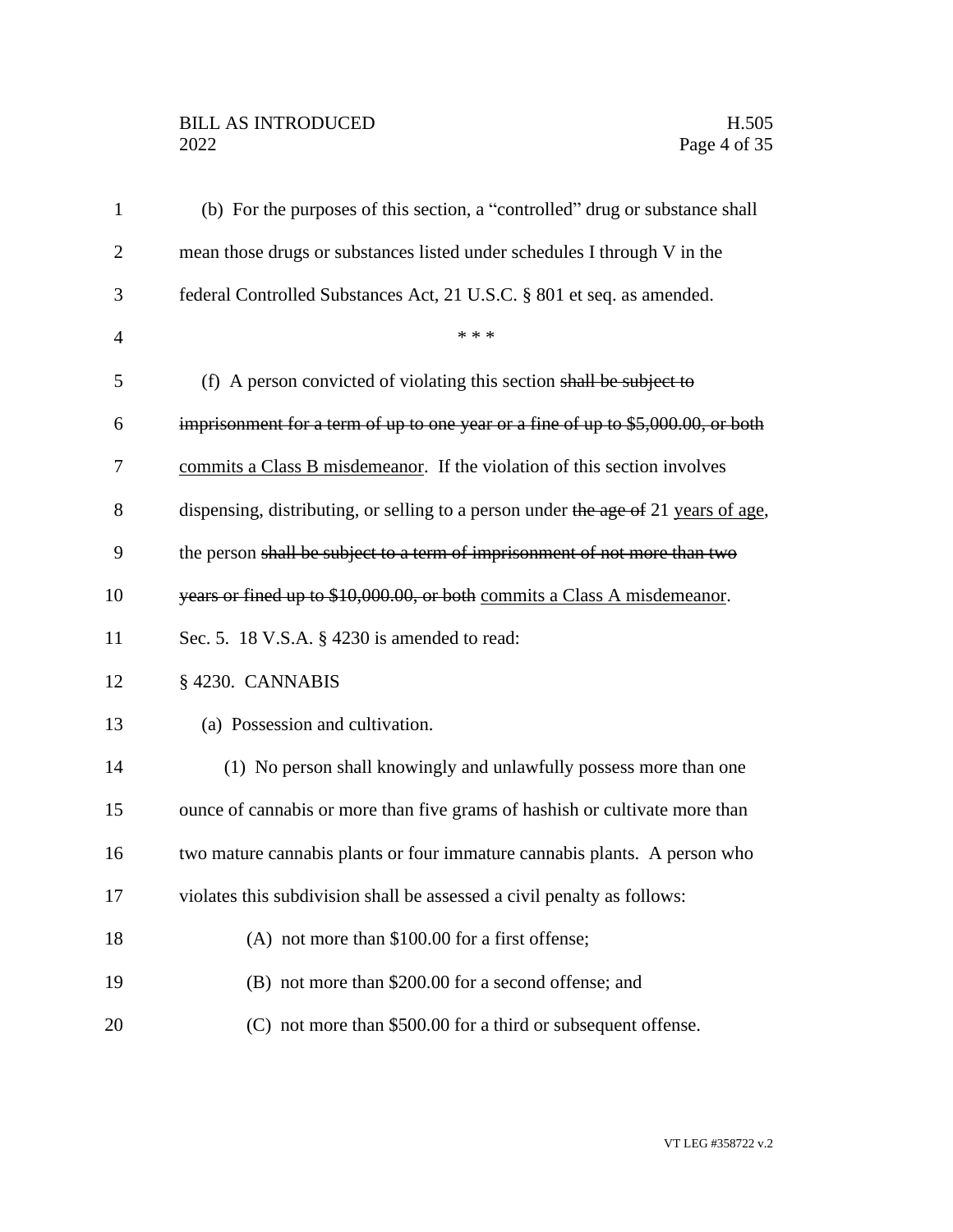# BILL AS INTRODUCED H.505<br>2022 Page 5 of 35

| $\mathbf{1}$   | $(2)(A)$ No person shall knowingly and unlawfully possess two ounces               |  |  |
|----------------|------------------------------------------------------------------------------------|--|--|
| $\overline{2}$ | 60 grams or more of cannabis or ten grams or more of hashish or more than          |  |  |
| 3              | three mature cannabis plants or six immature cannabis plants. For a first          |  |  |
| $\overline{4}$ | offense under this subdivision (2), a person shall be provided the opportunity     |  |  |
| 5              | to participate in the Court Diversion Program unless the prosecutor states on      |  |  |
| 6              | the record why a referral to the Court Diversion Program would not serve the       |  |  |
| 7              | ends of justice. A person convicted of a first offense under this subdivision      |  |  |
| 8              | shall be imprisoned not more than six months or fined not more than \$500.00,      |  |  |
| 9              | or both (2) commits a Class B misdemeanor.                                         |  |  |
| 10             | (B) A person convicted of a second or subsequent offense of                        |  |  |
| 11             | violating subdivision $(A)$ of this subdivision $(2)$ shall be imprisoned not more |  |  |
| 12             | than two years or fined not more than \$2,000.00, or both commits a Class A        |  |  |
| 13             | misdemeanor.                                                                       |  |  |
| 14             | (C) Upon an adjudication of guilt for a first or second offense under              |  |  |
| 15             | this subdivision $(2)$ , the court may defer sentencing as provided in 13 V.S.A.   |  |  |
| 16             | § 7041, except that the court may in its discretion defer sentence without the     |  |  |
| 17             | filing of a presentence investigation report and except that sentence may be       |  |  |
| 18             | imposed at any time within two years from and after the date of entry of           |  |  |
| 19             | deferment. The court may, prior to sentencing, order that the defendant submit     |  |  |
| 20             | to a drug assessment screening, which may be considered at sentencing in the       |  |  |
| 21             | same manner as a presentence report.                                               |  |  |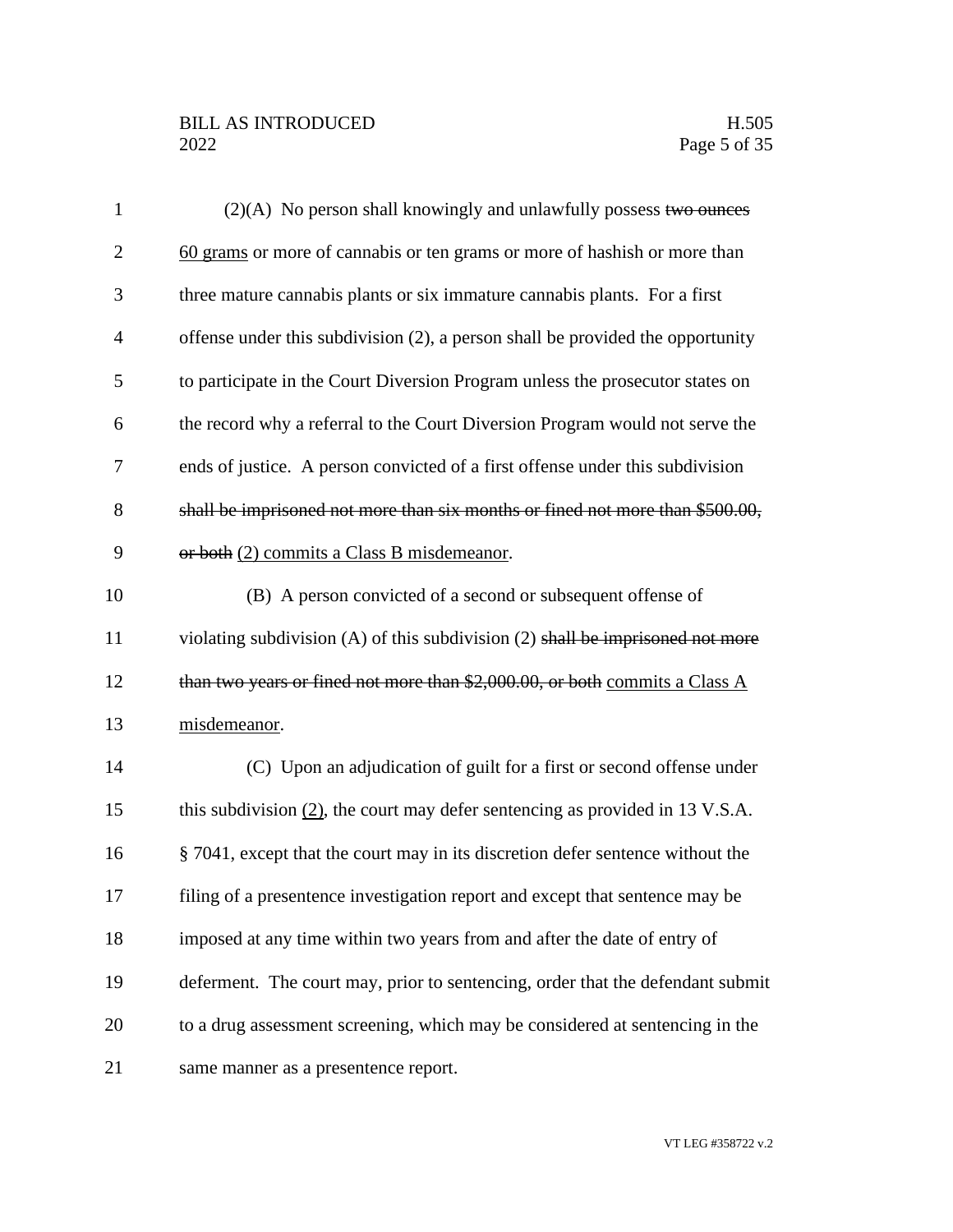# BILL AS INTRODUCED H.505<br>2022 Page 6 of 35

| $\mathbf{1}$   | (3) A person knowingly and unlawfully possessing eight ounces of                  |  |  |  |
|----------------|-----------------------------------------------------------------------------------|--|--|--|
| $\overline{2}$ | cannabis or 1.4 ounces of hashish or knowingly and unlawfully cultivating         |  |  |  |
| 3              | more than four mature cannabis plants or eight immature cannabis plants shall     |  |  |  |
| $\overline{4}$ | be imprisoned not more than three years or fined not more than \$10,000.00, or    |  |  |  |
| 5              | both commits a Class A misdemeanor.                                               |  |  |  |
| 6              | (4) A person knowingly and unlawfully possessing more than one pound              |  |  |  |
| 7              | of cannabis or more than 2.8 ounces of hashish or knowingly and unlawfully        |  |  |  |
| 8              | cultivating more than six mature cannabis plants or 12 immature cannabis          |  |  |  |
| 9              | plants shall be imprisoned not more than five years or fined not more than        |  |  |  |
| 10             | \$10,000.00, or both commits a Class E felony.                                    |  |  |  |
| 11             | (5) A person knowingly and unlawfully possessing more than 10 pounds              |  |  |  |
| 12             | of cannabis or more than one pound of hashish or knowingly and unlawfully         |  |  |  |
| 13             | cultivating more than 12 mature cannabis plants or 24 immature cannabis           |  |  |  |
| 14             | plants shall be imprisoned not more than 15 years or fined not more than          |  |  |  |
| 15             | \$500,000.00, or both commits a Class D felony.                                   |  |  |  |
| 16             | (6) If a court fails to provide the defendant with notice of collateral           |  |  |  |
| 17             | consequences in accordance with 13 V.S.A. § 8005(b) and the defendant later       |  |  |  |
| 18             | at any time shows that the plea and conviction for a violation of this subsection |  |  |  |
| 19             | may have or has had a negative consequence, the court, upon the defendant's       |  |  |  |
| 20             | motion, shall vacate the judgment and permit the defendant to withdraw the        |  |  |  |
| 21             | plea or admission and enter a plea of not guilty. Failure of the court to advise  |  |  |  |

VT LEG #358722 v.2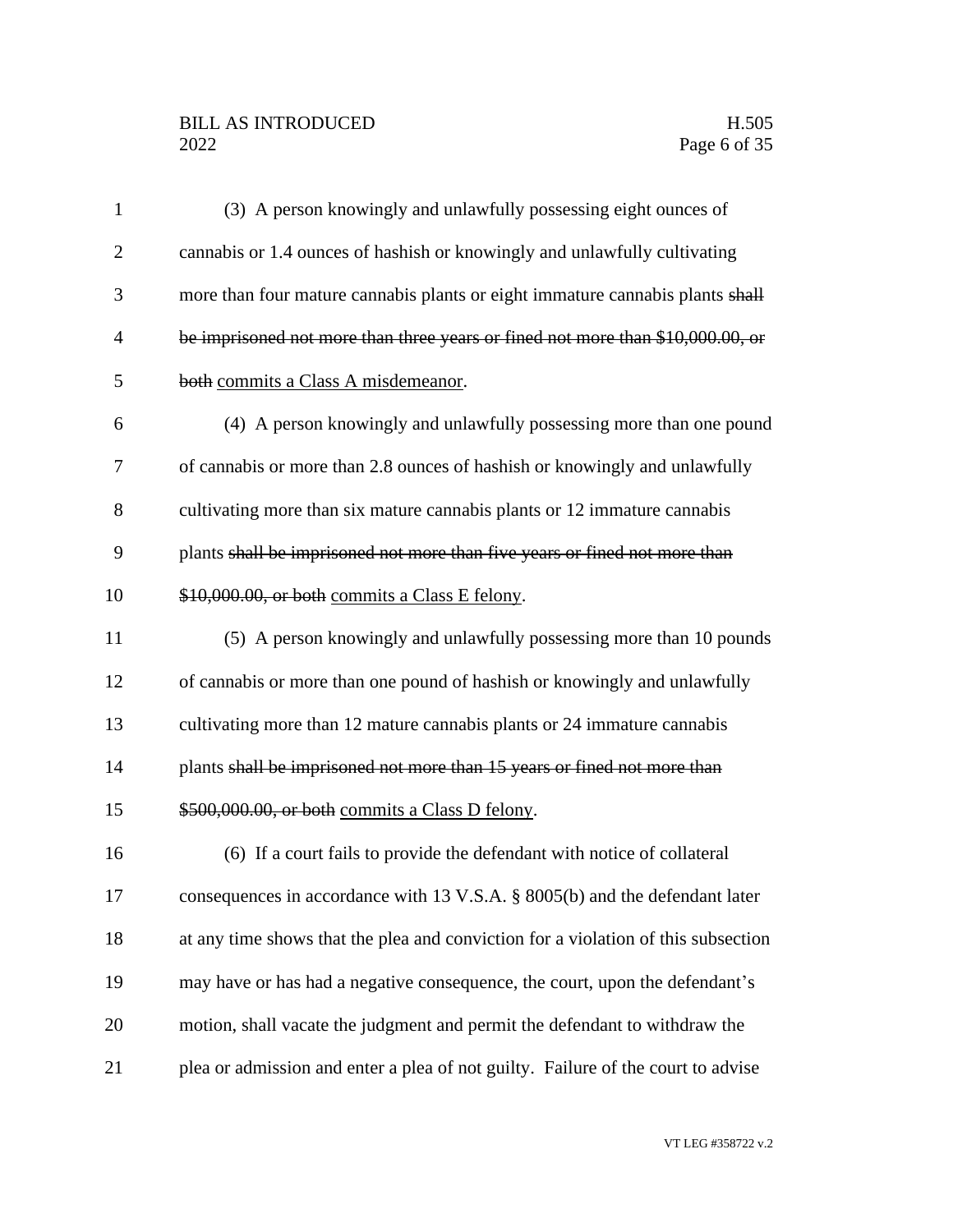| $\mathbf{1}$   | the defendant of a particular collateral consequence shall not support a motion |  |  |
|----------------|---------------------------------------------------------------------------------|--|--|
| $\overline{2}$ | to vacate.                                                                      |  |  |
| 3              | (7) The amounts of cannabis in this subsection shall not include                |  |  |
| $\overline{4}$ | cannabis cultivated, harvested, and stored in accordance with section 4230e of  |  |  |
| 5              | this title.                                                                     |  |  |
| 6              | (b) Selling or dispensing.                                                      |  |  |
| 7              | (1) A person knowingly and unlawfully selling cannabis or hashish shall         |  |  |
| 8              | be imprisoned not more than two years or fined not more than \$10,000.00, or    |  |  |
| 9              | both commits a Class B misdemeanor.                                             |  |  |
| 10             | (2) A person knowingly and unlawfully selling or dispensing more than           |  |  |
| 11             | one ounce of cannabis or five grams or more of hashish shall be imprisoned      |  |  |
| 12             | not more than five years or fined not more than \$100,000.00, or both commits   |  |  |
| 13             | a Class A misdemeanor.                                                          |  |  |
| 14             | (3) A person knowingly and unlawfully selling or dispensing one pound           |  |  |
| 15             | or more of cannabis or 2.8 ounces or more of hashish shall be imprisoned not    |  |  |
| 16             | more than 15 years or fined not more than \$500,000.00, or both commits a       |  |  |
| 17             | Class D felony.                                                                 |  |  |
| 18             | (4) A person 21 years of age or older may dispense one ounce or less of         |  |  |
| 19             | cannabis or five grams or less of hashish to another person who is 21 years of  |  |  |
| 20             | age or older, provided that the dispensing is not advertised or promoted to the |  |  |
| 21             | public.                                                                         |  |  |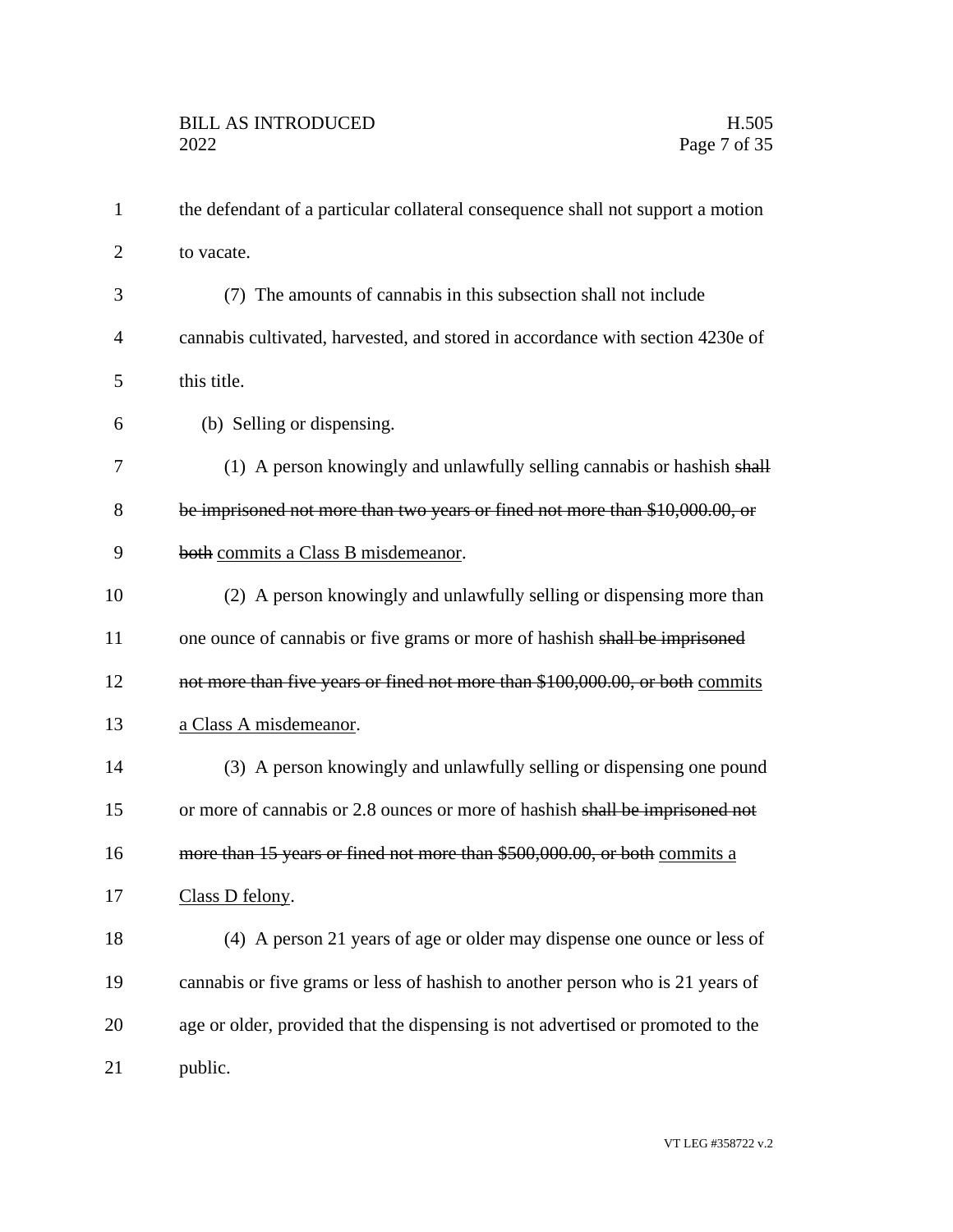| $\mathbf{1}$   | (c) Trafficking. A person knowingly and unlawfully possessing 50 pounds          |  |  |
|----------------|----------------------------------------------------------------------------------|--|--|
| $\overline{2}$ | or more of cannabis or five pounds or more of hashish with the intent to sell or |  |  |
| 3              | dispense the cannabis or hashish shall be imprisoned not more than 30 years or   |  |  |
| 4              | fined not more than \$1,000,000.00, or both commits a Class C felony. There      |  |  |
| 5              | shall be a permissive inference that a person who possesses 50 pounds or more    |  |  |
| 6              | of cannabis or five pounds or more of hashish intends to sell or dispense the    |  |  |
| 7              | cannabis or hashish.                                                             |  |  |
| 8              | * * *                                                                            |  |  |
| 9              | Sec. 6. 18 V.S.A. § 4230f is amended to read:                                    |  |  |
| 10             | § 4230f. DISPENSING CANNABIS TO A PERSON UNDER 21 YEARS                          |  |  |
| 11             | OF AGE; CRIMINAL OFFENSE                                                         |  |  |
| 12             | (a) No person shall:                                                             |  |  |
| 13             | (1) dispense cannabis to a person under 21 years of age; or                      |  |  |
| 14             | (2) knowingly enable the consumption of cannabis by a person under               |  |  |
| 15             | 21 years of age.                                                                 |  |  |
| 16             | (b) As used in this section, "enable the consumption of cannabis" means          |  |  |
| 17             | creating a direct and immediate opportunity for a person to consume cannabis.    |  |  |
| 18             | (c) Except as provided in subsection (d) of this section, a person who           |  |  |
| 19             | violates subsection (a) of this section shall be imprisoned not more than two    |  |  |
| 20             | years or fined not more than \$2,000.00, or both commits a Class A               |  |  |
| 21             | misdemeanor.                                                                     |  |  |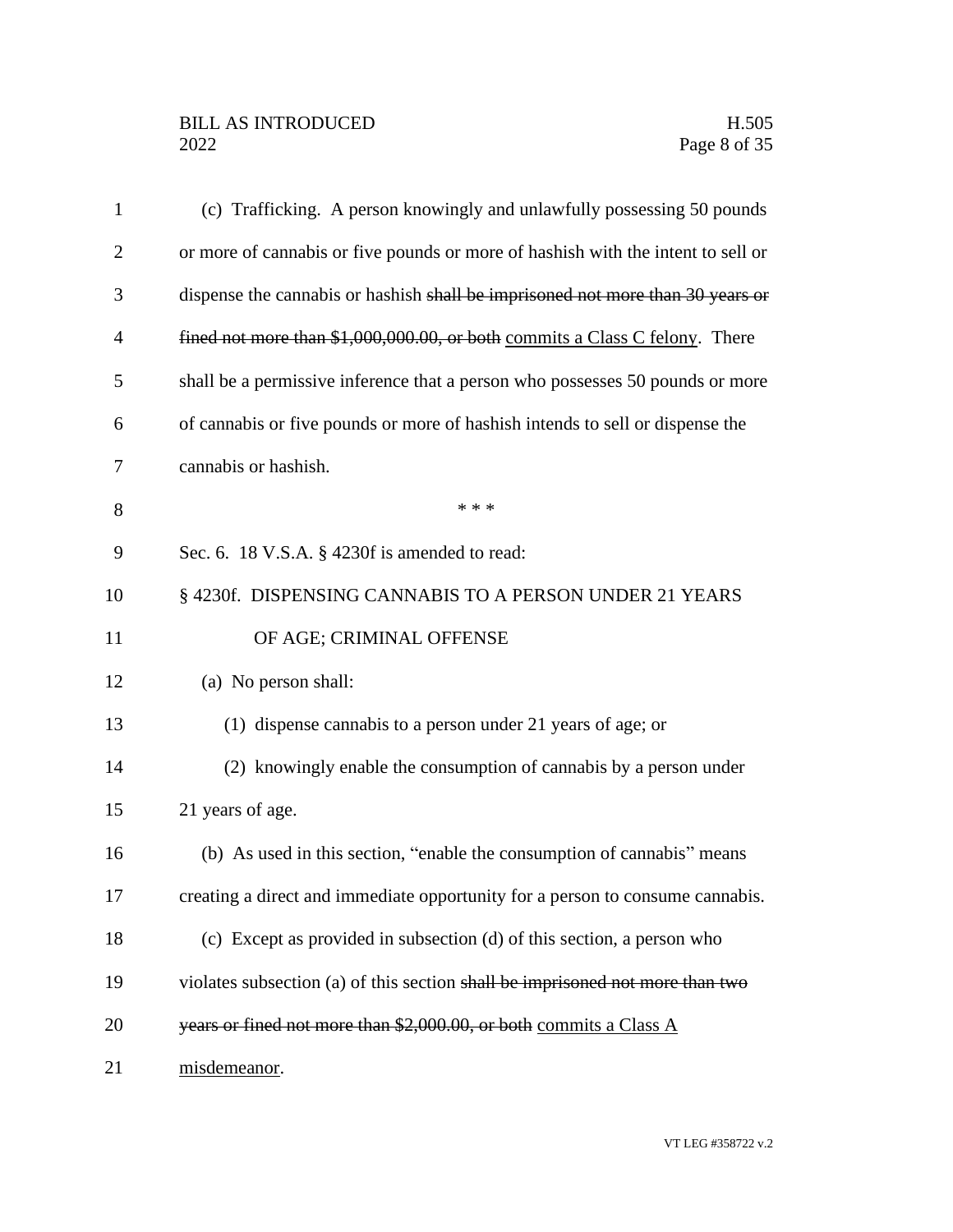# BILL AS INTRODUCED H.505<br>2022 Page 9 of 35

| $\mathbf{1}$   | (d) A person who violates subsection (a) of this section, where the person       |  |  |
|----------------|----------------------------------------------------------------------------------|--|--|
| $\overline{2}$ | under 21 years of age while operating a motor vehicle on a public highway        |  |  |
| 3              | causes death or serious bodily injury to himself or herself themselves or to     |  |  |
| $\overline{4}$ | another person as a result of the violation, shall be imprisoned not more than   |  |  |
| 5              | five years or fined not more than \$10,000.00, or both commits a Class D         |  |  |
| 6              | felony.                                                                          |  |  |
| 7              | (e)(1) Subsections (a)–(d) of this section shall not apply to a person under     |  |  |
| 8              | 21 years of age who dispenses cannabis to a person under 21 years of age or      |  |  |
| 9              | who knowingly enables the consumption of cannabis by a person under              |  |  |
| 10             | 21 years of age.                                                                 |  |  |
| 11             | (2) A person who is 18, 19, or 20 years of age who knowingly dispenses           |  |  |
| 12             | cannabis to a person who is 18, 19, or 20 years of age commits a civil violation |  |  |
| 13             | and shall be referred to the Court Diversion Program for the purpose of          |  |  |
| 14             | enrollment in the Youth Substance Awareness Safety Program in accordance         |  |  |
| 15             | with the provisions of section 4230b of this title and shall be subject to the   |  |  |
| 16             | penalties in that section for failure to complete the program successfully.      |  |  |
| 17             | (3) A person 18, 19, or 20 years of age who knowingly dispenses to a             |  |  |
| 18             | person under 18 years of age who is at least three years that person's junior    |  |  |
| 19             | shall be sentenced to a term of imprisonment of not more than five years in      |  |  |
| 20             | accordance with section 4237 of this title commits a Class B misdemeanor.        |  |  |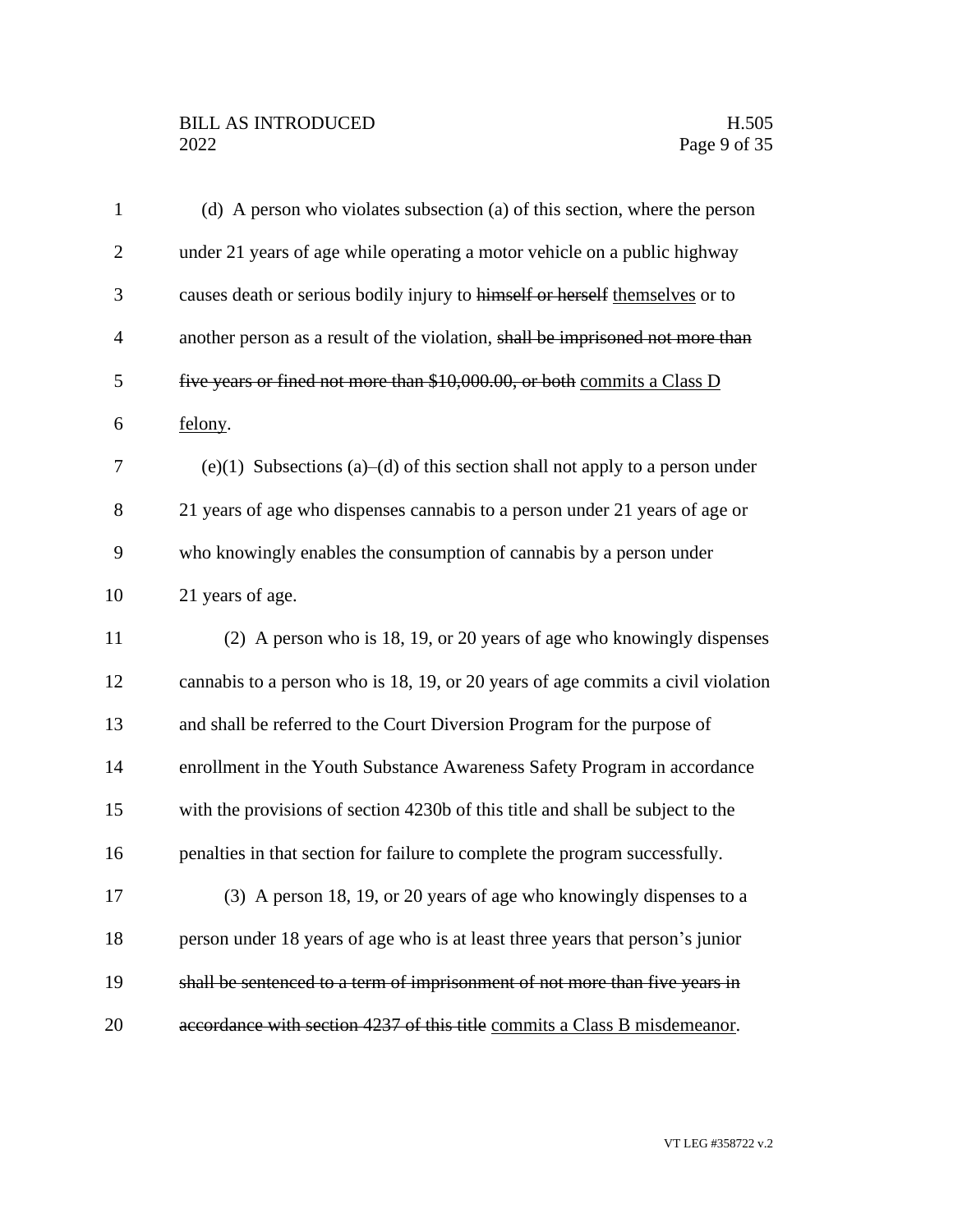# BILL AS INTRODUCED H.505<br>2022 Page 10 of 35

| 1              | (4) A person who is 19 years of age who knowingly dispenses to a                |  |  |
|----------------|---------------------------------------------------------------------------------|--|--|
| $\overline{2}$ | person 17 years of age or a person who is 18 years of age who knowingly         |  |  |
| 3              | dispenses cannabis to a person who is 16 or 17 years of age commits a           |  |  |
| $\overline{4}$ | misdemeanor crime and shall be fined not more than \$500.00 Class E             |  |  |
| 5              | misdemeanor.                                                                    |  |  |
| 6              | (5) A person who is under 18 years of age who knowingly dispenses               |  |  |
| 7              | cannabis to another person who is under 18 years of age commits a delinquent    |  |  |
| 8              | act and shall be subject to 33 V.S.A. chapter 52.                               |  |  |
| 9              | * * *                                                                           |  |  |
| 10             | Sec. 7. 18 V.S.A. § 4230h is amended to read:                                   |  |  |
| 11             | § 4230h. CHEMICAL EXTRACTION VIA BUTANE OR HEXANE                               |  |  |
| 12             | <b>PROHIBITED</b>                                                               |  |  |
| 13             | (a) No person shall manufacture concentrated cannabis by chemical               |  |  |
| 14             | extraction or chemical synthesis using butane or hexane unless authorized as a  |  |  |
| 15             | dispensary pursuant to a registration issued by the Department of Public Safety |  |  |
| 16             | pursuant to chapter 86 of this title.                                           |  |  |
| 17             | (b) A person who violates subsection (a) of this section shall be imprisoned    |  |  |
| 18             | not more than two years or fined not more than \$2,000.00, or both commits a    |  |  |
| 19             | Class A misdemeanor. A person who violates subsection (a) of this section       |  |  |
| 20             | and causes serious bodily injury to another person shall be imprisoned not      |  |  |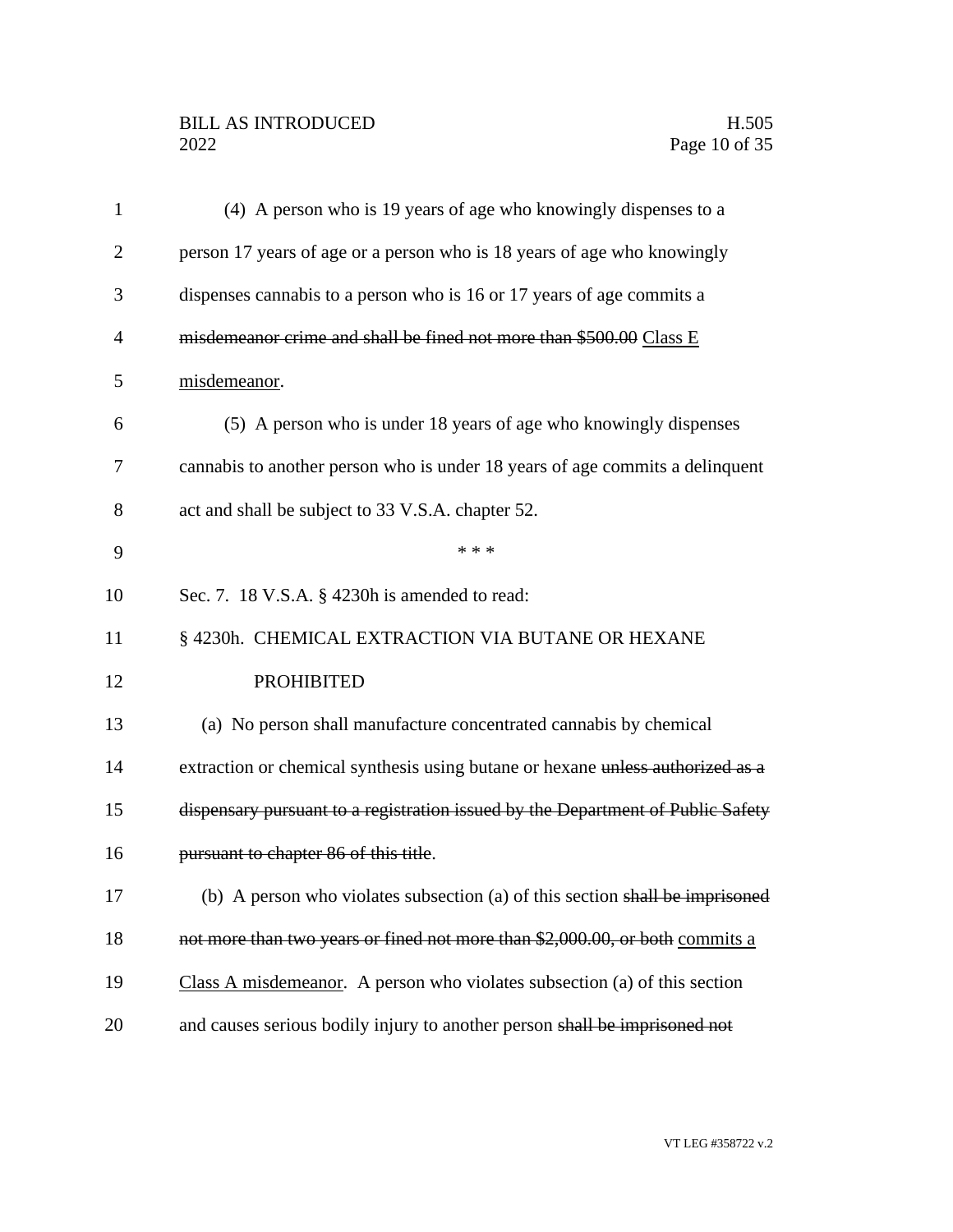| $\mathbf{1}$   | more than five years or fined not more than \$5,000.00, or both commits a Class     |  |
|----------------|-------------------------------------------------------------------------------------|--|
| $\overline{2}$ | E felony.                                                                           |  |
| 3              | Sec. 8. 18 V.S.A. § 4231 is amended to read:                                        |  |
| $\overline{4}$ | §4231. COCAINE                                                                      |  |
| 5              | (a) Possession.                                                                     |  |
| 6              | (1) A person knowingly and unlawfully possessing cocaine shall be                   |  |
| 7              | imprisoned not more than one year or fined not more than \$2,000.00, or both        |  |
| 8              | commits a Class B misdemeanor.                                                      |  |
| 9              | (2) A person knowingly and unlawfully possessing cocaine in an                      |  |
| 10             | amount consisting of $2.5 \underline{5}$ grams or more of one or more preparations, |  |
| 11             | compounds, mixtures, or substances containing cocaine shall be imprisoned           |  |
| 12             | not more than five years or fined not more than \$100,000.00, or both commits       |  |
| 13             | a Class E felony.                                                                   |  |
| 14             | (3) A person knowingly and unlawfully possessing cocaine in an                      |  |
| 15             | amount consisting of one ounce 30 grams or more of one or more preparations,        |  |
| 16             | compounds, mixtures, or substances containing cocaine shall be imprisoned           |  |
| 17             | not more than 10 years or fined not more than \$250,000.00, or both commits a       |  |
| 18             | Class D felony.                                                                     |  |
| 19             | $(4)$ [Deleted.] [Repealed.]                                                        |  |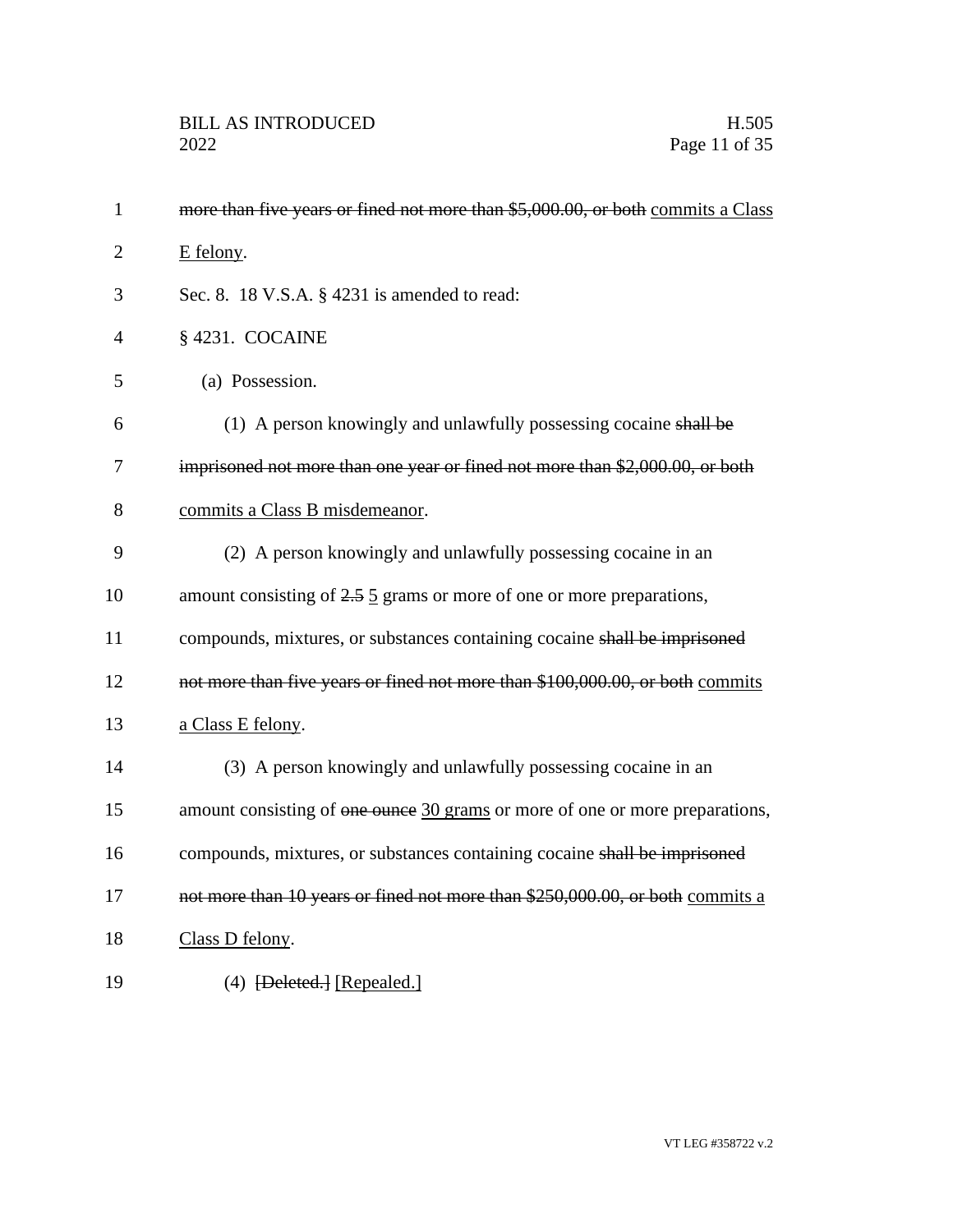|  |  | (b) Selling or dispensing. |
|--|--|----------------------------|
|--|--|----------------------------|

| $\overline{2}$ | (1) A person knowingly and unlawfully dispensing cocaine shall be                           |
|----------------|---------------------------------------------------------------------------------------------|
| 3              | imprisoned not more than three years or fined not more than \$75,000.00, or                 |
| $\overline{4}$ | both commits a Class E felony. A person knowingly and unlawfully selling                    |
| 5              | cocaine shall be imprisoned not more than five years or fined not more than                 |
| 6              | \$100,000.00, or both commits a Class D felony.                                             |
| 7              | (2) A person knowingly and unlawfully selling or dispensing cocaine in                      |
| 8              | an amount consisting of 2.5 grams or more of one or more preparations,                      |
| 9              | compounds, mixtures, or substances containing cocaine shall be imprisoned                   |
| 10             | not more than 10 years or fined not more than \$250,000.00, or both.                        |
| 11             | [Repealed.]                                                                                 |
| 12             | (3) A person knowingly and unlawfully selling or dispensing cocaine in                      |
| 13             | an amount consisting of one ounce 30 grams or more of one or more                           |
| 14             | preparations, compounds, mixtures, or substances containing cocaine shall be                |
| 15             | imprisoned not more than 20 years or fined not more than \$1,000,000.00, or                 |
| 16             | both commits a Class C felony.                                                              |
| 17             | (c) Trafficking.                                                                            |
| 18             | (1) Trafficking. A person knowingly and unlawfully possessing cocaine                       |
| 19             | in an amount consisting of $150 \underline{100}$ grams or more of one or more preparations, |
| 20             | compounds, mixtures, or substances containing cocaine with the intent to sell               |
| 21             | or dispense the cocaine shall be imprisoned not more than 30 years or fined not             |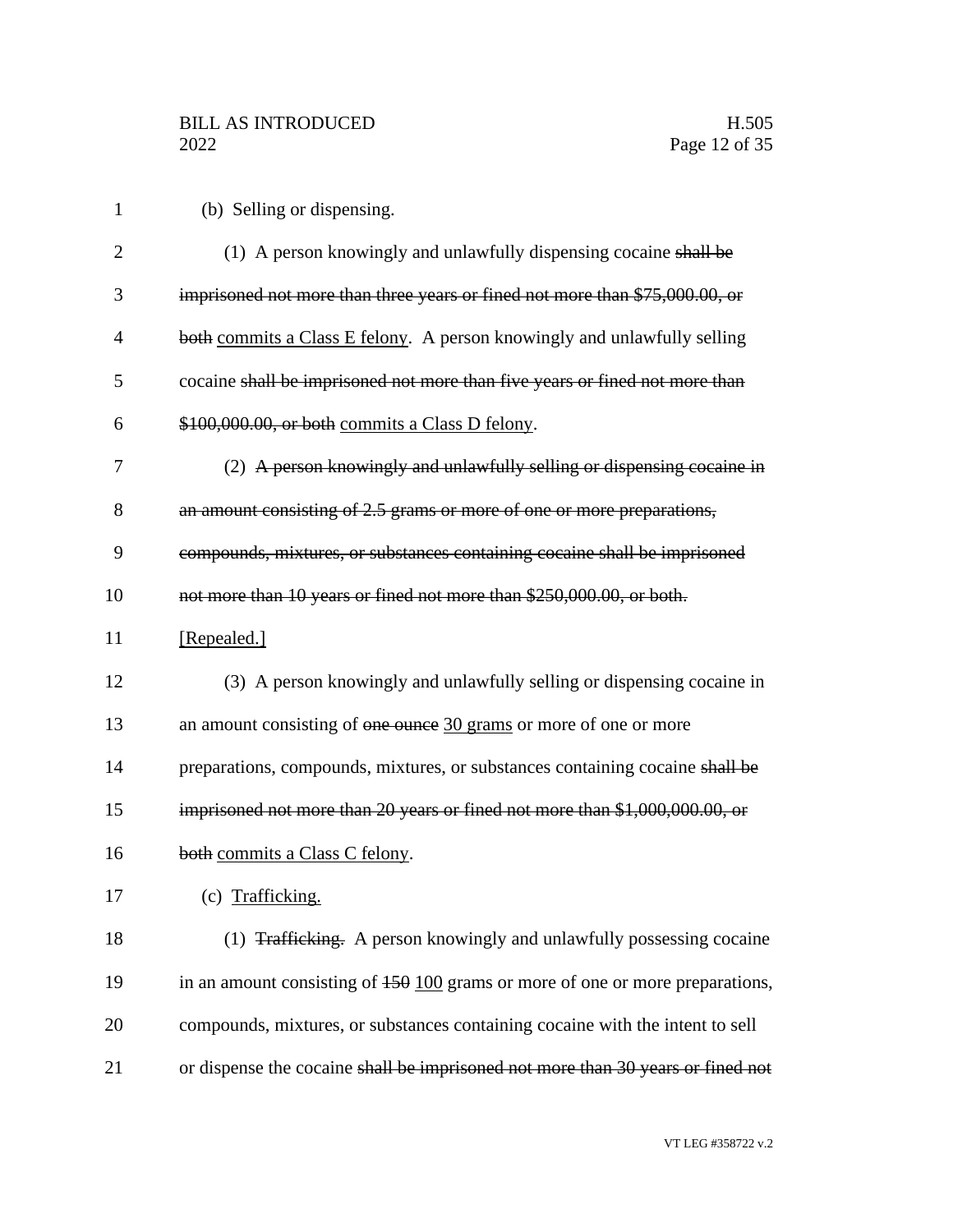| $\mathbf{1}$   | more than \$1,000,000.00, or both commits a Class B felony. There shall be a   |
|----------------|--------------------------------------------------------------------------------|
| $\overline{2}$ | permissive inference that a person who possesses cocaine in an amount          |
| 3              | consisting of 450 100 grams or more of one or more preparations, compounds,    |
| $\overline{4}$ | mixtures, or substances containing cocaine intends to sell or dispense the     |
| 5              | cocaine. The amount of possessed cocaine under this subdivision to sustain a   |
| 6              | charge of conspiracy under 13 V.S.A. $\S$ 1404 shall be no not less than       |
| $\overline{7}$ | 400 grams in the aggregate.                                                    |
| 8              | (2) A person knowingly and unlawfully possessing crack cocaine in an           |
| 9              | amount consisting of 60 grams or more of one or more preparations,             |
| 10             | compounds, mixtures, or substances containing crack cocaine with the intent to |
| 11             | sell or dispense the crack cocaine shall be imprisoned not more than 30 years  |
| 12             | or fined not more than \$1,000,000.00, or both. There shall be a permissive    |
| 13             | inference that a person who possesses crack cocaine in an amount consisting of |
| 14             | 60 grams or more of one or more preparations, compounds, mixtures, or          |
| 15             | substances containing crack cocaine intends to sell or dispense the crack      |
| 16             | cocaine. [Repealed.]                                                           |
| 17             | Sec. 9. 18 V.S.A. § 4232 is amended to read:                                   |
| 18             | § 4232. LSD                                                                    |
| 19             | (a) Possession.                                                                |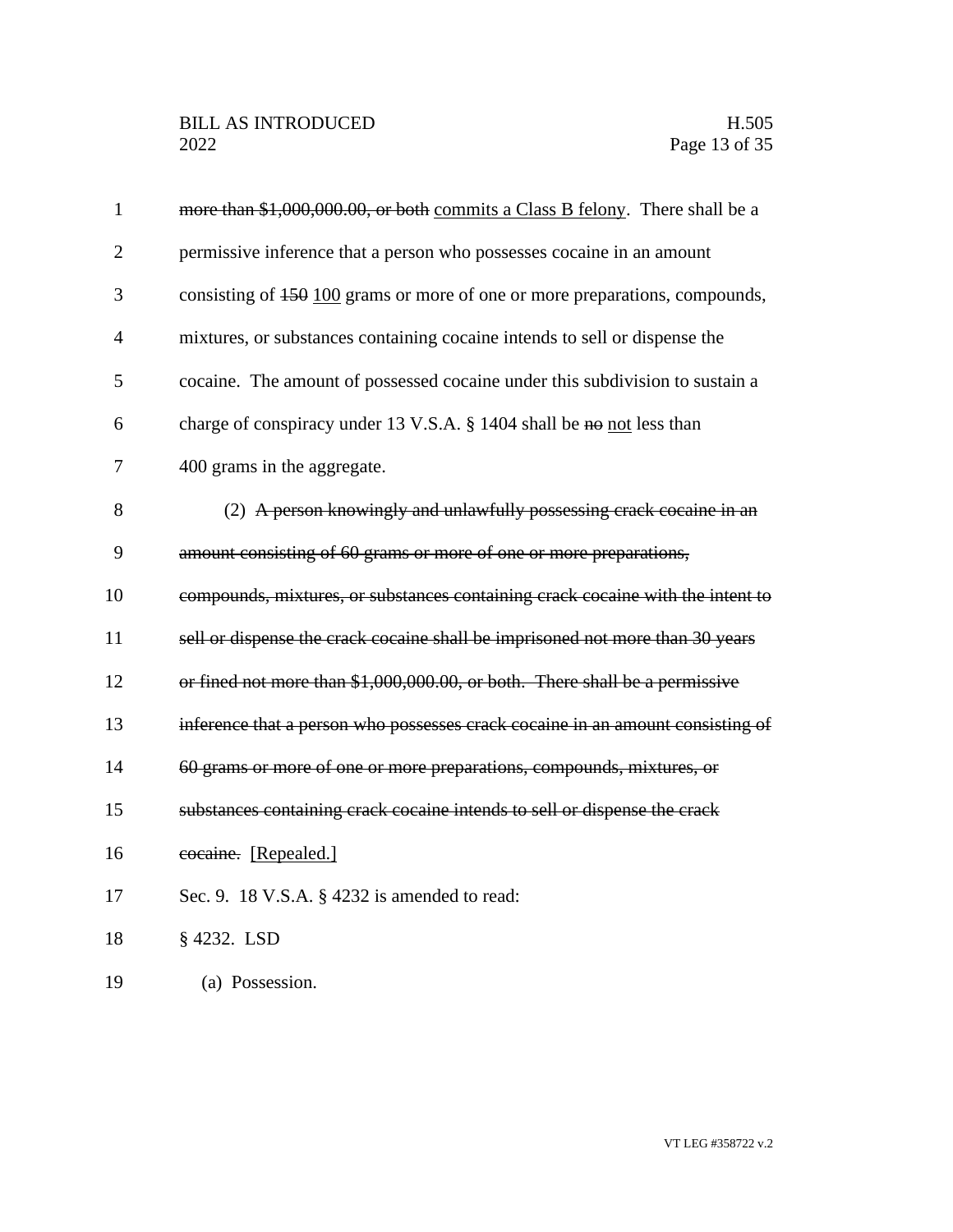# BILL AS INTRODUCED H.505<br>2022 Page 14 of 35

| $\mathbf{1}$   | (1) A person knowingly and unlawfully possessing lysergic acid               |
|----------------|------------------------------------------------------------------------------|
| $\overline{2}$ | diethylamide shall be imprisoned not more than one year or fined not more    |
| 3              | than \$2,000.00, or both commits a Class B misdemeanor.                      |
| $\overline{4}$ | (2) A person knowingly and unlawfully possessing lysergic acid               |
| 5              | diethylamide in an amount consisting of 100 milligrams or more of one or     |
| 6              | more preparations, compounds, mixtures, or substances containing lysergic    |
| 7              | acid diethylamide shall be imprisoned not more than five years or fined not  |
| 8              | more than \$25,000.00, or both commits a Class E felony.                     |
| 9              | (3) A person knowingly and unlawfully possessing lysergic acid               |
| 10             | diethylamide in an amount consisting of one gram or more of one or more      |
| 11             | preparations, compounds, mixtures, or substances containing lysergic acid    |
| 12             | diethylamide shall be imprisoned not more than 10 years or fined not more    |
| 13             | than \$100,000.00, or both commits a Class D felony.                         |
| 14             | (4) A person knowingly and unlawfully possessing lysergic acid               |
| 15             | diethylamide in an amount consisting of 10 grams or more of one or more      |
| 16             | preparations, compounds, mixtures, or substances containing lysergic acid    |
| 17             | diethylamide shall be imprisoned not more than 20 years or fined not more    |
| 18             | than \$500,000.00, or both. [Repealed.]                                      |
| 19             | (b) Selling or dispensing.                                                   |
| 20             | (1) A person knowingly and unlawfully dispensing lysergic acid               |
| 21             | diethylamide shall be imprisoned not more than three years or fined not more |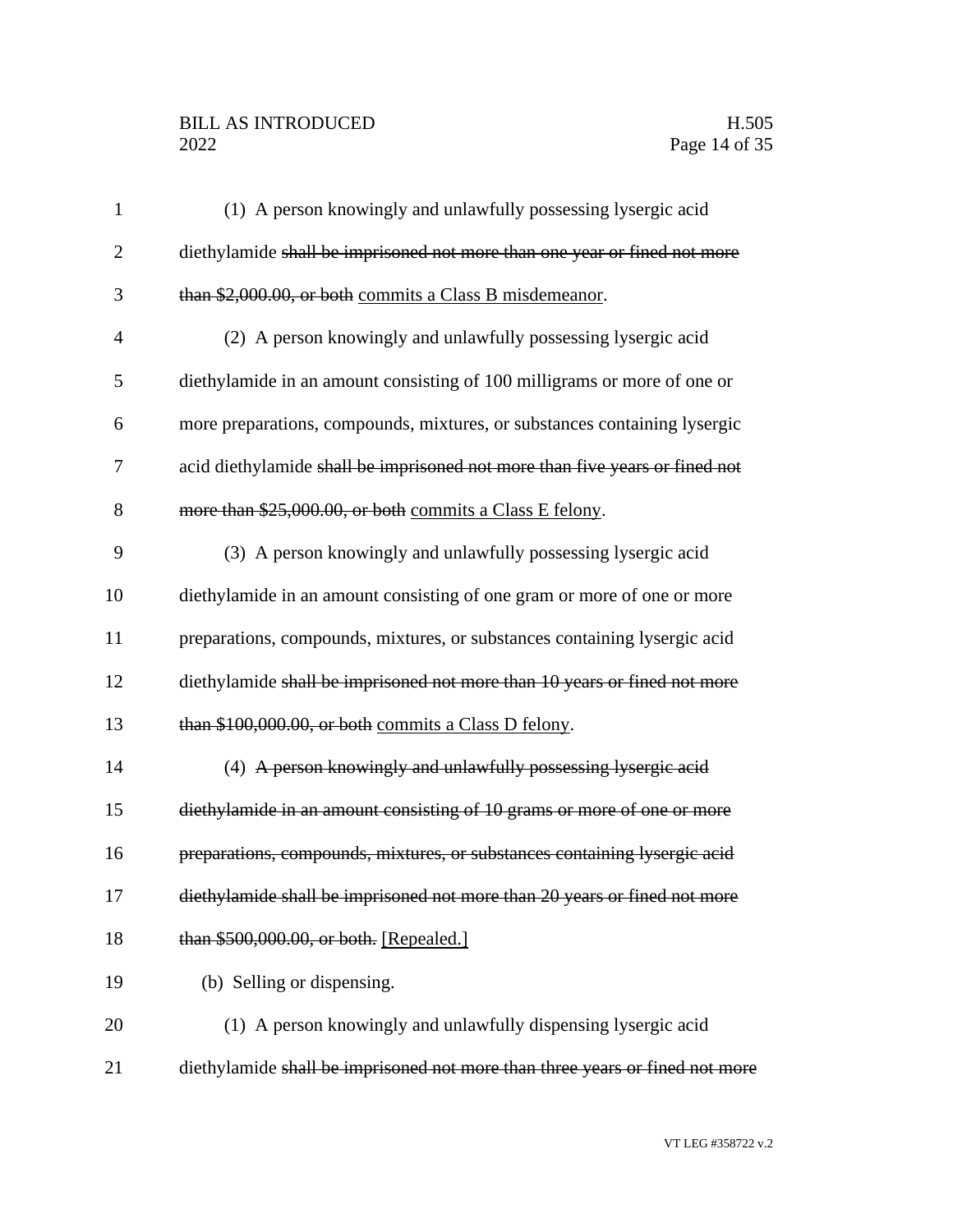| 1              | than \$25,000.00, or both commits a Class E felony. A person knowingly and    |
|----------------|-------------------------------------------------------------------------------|
| $\overline{2}$ | unlawfully selling lysergic acid diethylamide shall be imprisoned not more    |
| 3              | than five years or fined not more than \$25,000.00, or both commits a Class D |
| $\overline{4}$ | felony.                                                                       |
| 5              | (2) A person knowingly and unlawfully selling or dispensing lysergic          |
| 6              | acid diethylamide in an amount consisting of 100 milligrams or more of one or |
| 7              | more preparations, compounds, mixtures, or substances containing lysergic     |
| 8              | acid diethylamide shall be imprisoned not more than 10 years or fined not     |
| 9              | more than \$100,000.00, or both commits a Class C felony.                     |
| 10             | (3) A person knowingly and unlawfully selling or dispensing lysergie          |
| 11             | acid diethylamide in an amount consisting of one gram or more of one or more  |
| 12             | preparations, compounds, mixtures, or substances containing lysergic acid     |
| 13             | diethylamide shall be imprisoned not more than 20 years or fined not more     |
| 14             | than \$500,000.00, or both. [Repealed.]                                       |
| 15             | Sec. 10. 18 V.S.A. § 4233 is amended to read:                                 |
| 16             | § 4233. HEROIN; FENTANYL                                                      |
| 17             | (a) Possession.                                                               |
| 18             | (1) A person knowingly and unlawfully possessing heroin, fentanyl, or         |
| 19             | any combination of heroin and fentanyl shall be imprisoned not more than one  |
| 20             | year or fined not more than \$2,000.00, or both commits a Class B             |
| 21             | misdemeanor.                                                                  |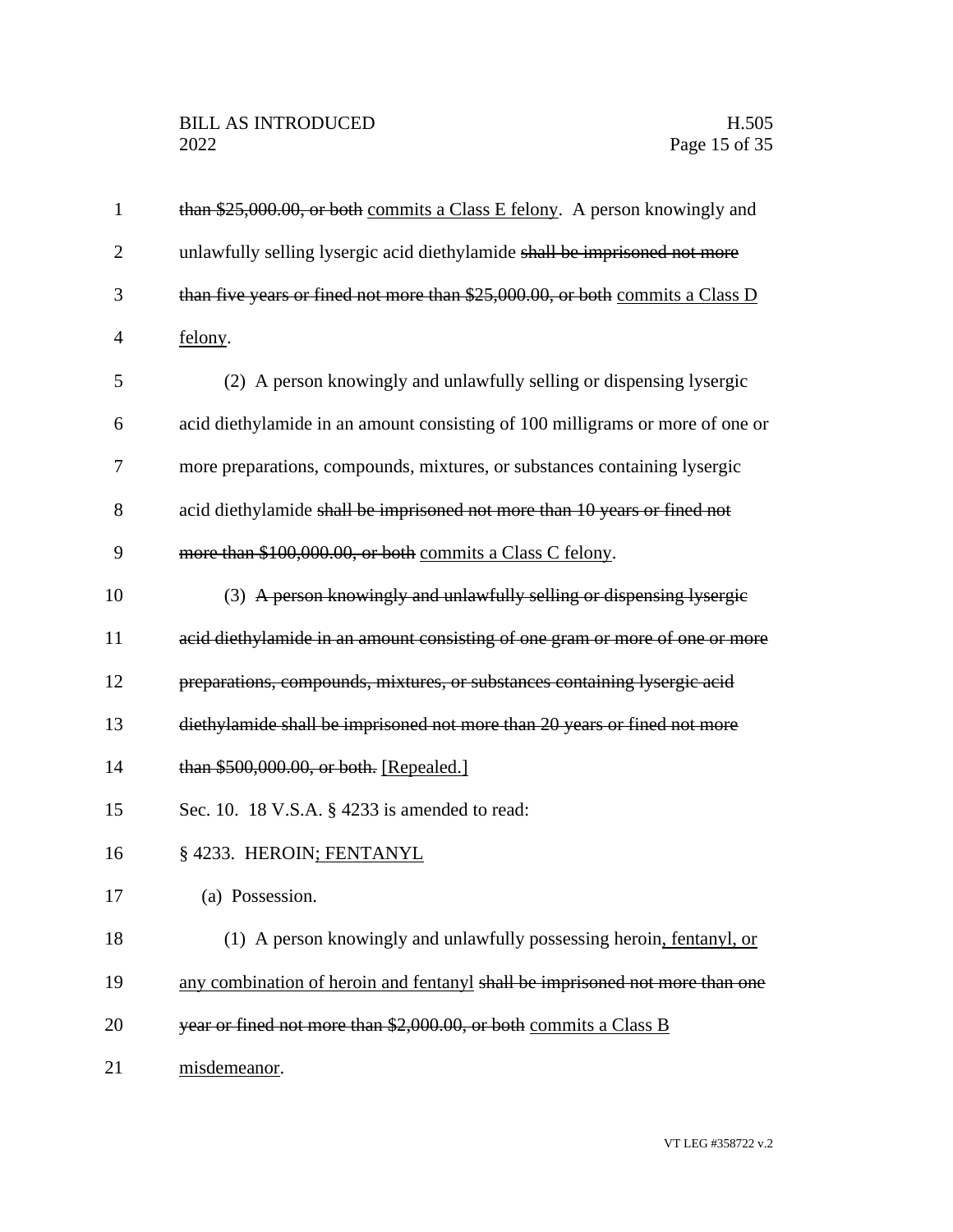# BILL AS INTRODUCED H.505<br>2022 Page 16 of 35

| $\mathbf{1}$   | (2) A person knowingly and unlawfully possessing heroin, fentanyl, or        |
|----------------|------------------------------------------------------------------------------|
| $\overline{2}$ | any combination of heroin and fentanyl in an amount consisting of 200 500    |
| 3              | milligrams or more of one or more preparations, compounds, mixtures, or      |
| $\overline{4}$ | substances containing heroin shall be imprisoned not more than five years or |
| 5              | fined not more than \$100,000.00, or both commits a Class B misdemeanor.     |
| 6              | (3) A person knowingly and unlawfully possessing heroin in an amount         |
| 7              | consisting of one gram or more of one or more preparations, compounds,       |
| 8              | mixtures, or substances containing heroin, fentanyl, or any combination of   |
| 9              | heroin and fentanyl shall be imprisoned not more than 10 years or fined not  |
| 10             | more than \$250,000.00, or both commits a Class D felony.                    |
| 11             | (4) A person knowingly and unlawfully possessing heroin in an amount         |
| 12             | consisting of two 2.5 grams or more of one or more preparations, compounds,  |
| 13             | mixtures, or substances containing heroin, fentanyl, or any combination of   |
| 14             | heroin and fentanyl shall be imprisoned not more than 20 years or fined not  |
| 15             | more than \$1,000,000.00, or both commits a Class C felony.                  |
| 16             | (b) Selling or dispensing.                                                   |
| 17             | (1) A person knowingly and unlawfully dispensing heroin, fentanyl, or        |
| 18             | any combination of heroin and fentanyl shall be imprisoned not more than     |
| 19             | three years or fined not more than \$75,000.00, or both commits a Class E    |
|                |                                                                              |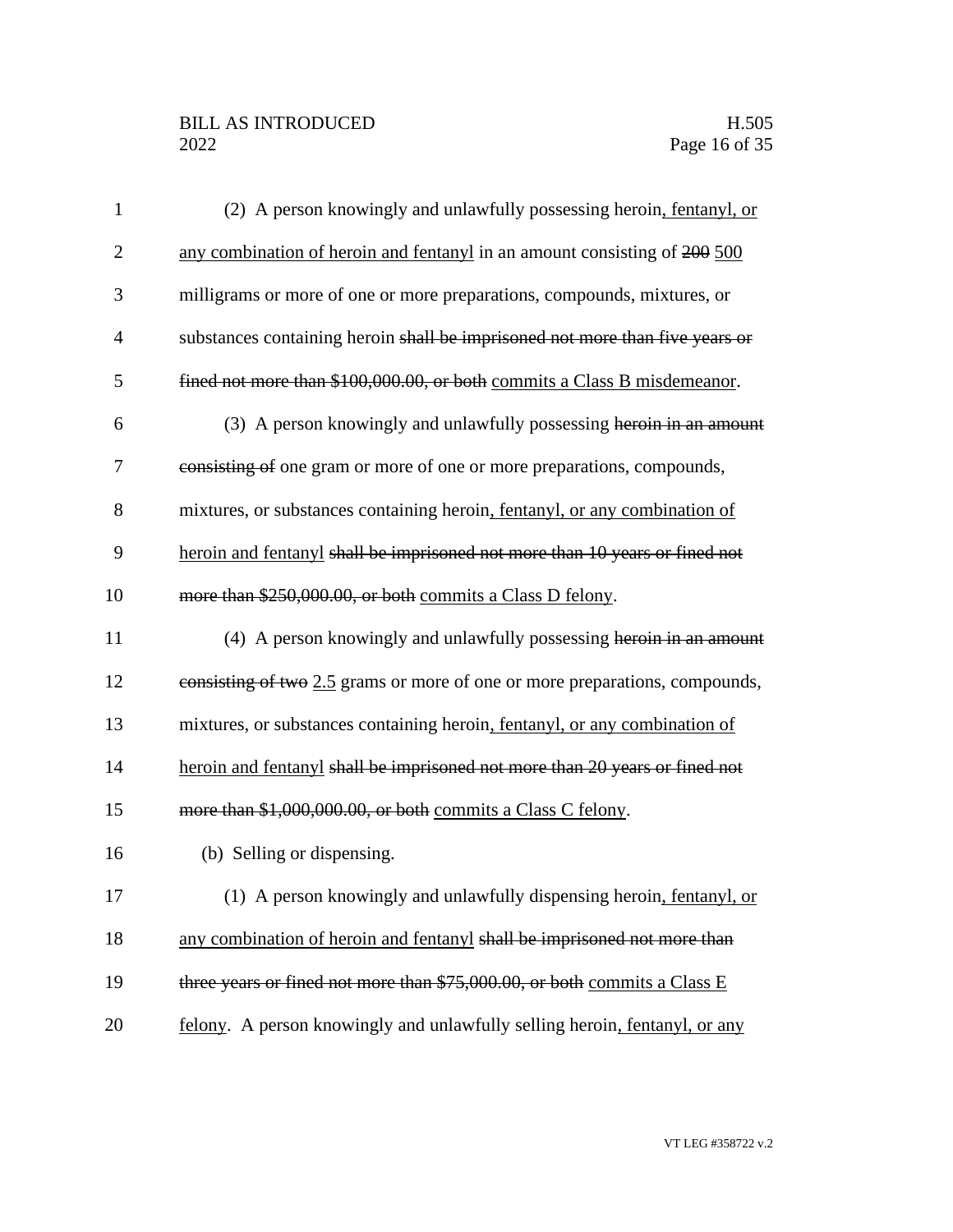# BILL AS INTRODUCED H.505<br>2022 Page 17 of 35

| $\mathbf 1$    | combination of heroin and fentanyl shall be imprisoned not more than five      |
|----------------|--------------------------------------------------------------------------------|
| $\overline{2}$ | years or fined not more than \$100,000.00, or both commits a Class D felony.   |
| 3              | (2) A person knowingly and unlawfully selling or dispensing heroin in          |
| 4              | an amount consisting of 200 milligrams or more of one or more preparations,    |
| 5              | compounds, mixtures, or substances containing heroin shall be imprisoned not   |
| 6              | more than 10 years or fined not more than \$250,000.00, or both. [Repealed.]   |
| 7              | (3) A person knowingly and unlawfully selling or dispensing heroin in          |
| 8              | an amount consisting of one gram or more of one or more preparations,          |
| 9              | compounds, mixtures, or substances containing heroin, fentanyl, or any         |
| 10             | combination of heroin and fentanyl shall be imprisoned not more than 20 years  |
| 11             | or fined not more than \$1,000,000.00, or both commits a Class C felony.       |
| 12             | (c) Trafficking. A person knowingly and unlawfully possessing heroin in        |
| 13             | an amount consisting of 3.5 5 grams or more of one or more preparations,       |
| 14             | compounds, mixtures, or substances containing heroin, fentanyl, or any         |
| 15             | combination of heroin and fentanyl with the intent to sell or dispense the     |
| 16             | heroin shall be imprisoned not more than 30 years or fined not more than       |
| 17             | \$1,000,000.00, or both commits a Class B felony. There shall be a permissive  |
| 18             | inference that a person who possesses heroin in an amount of 3.5 5 grams or    |
| 19             | more of one or more preparations, compounds, mixtures, or substances           |
| 20             | containing heroin, fentanyl, or any combination of heroin and fentanyl intends |
| 21             | to sell or dispense the heroin, fentanyl, or any combination of heroin and     |

VT LEG #358722 v.2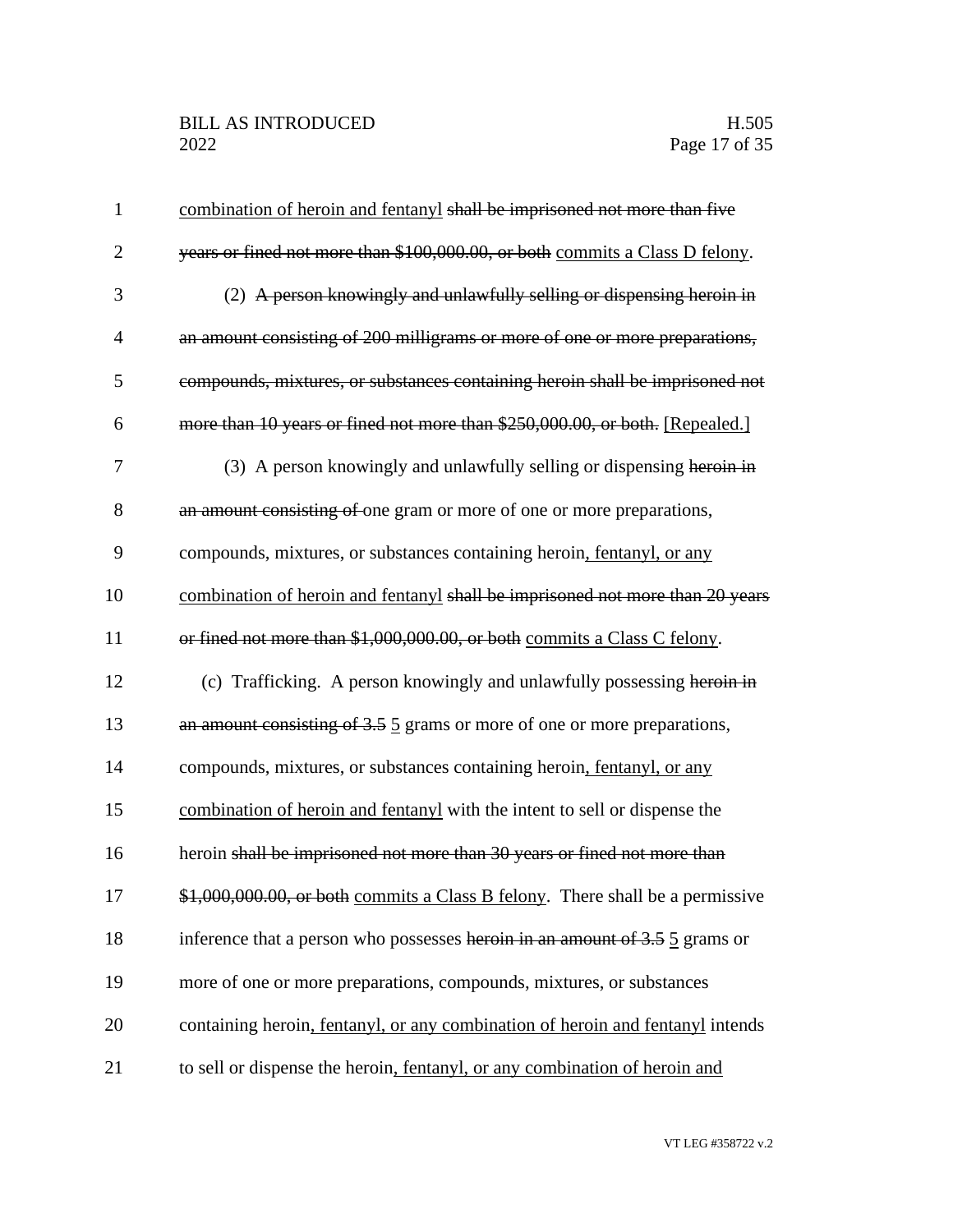| $\mathbf{1}$   | fentanyl. The amount of possessed heroin, fentanyl, or any combination of        |
|----------------|----------------------------------------------------------------------------------|
| $\overline{2}$ | heroin and fentanyl under this subsection to sustain a charge of conspiracy      |
| 3              | under 13 V.S.A. $\S$ 1404 shall be no not less than 10 grams in the aggregate.   |
| $\overline{4}$ | (d) Transportation into the State. In addition to any other penalties            |
| 5              | provided by law, a person knowingly and unlawfully transporting one gram or      |
| 6              | more of heroin into Vermont with the intent to sell or dispense the heroin shall |
| 7              | be imprisoned not more than 10 years or fined not more than \$100,000.00, or     |
| 8              | both. [Repealed.]                                                                |
| 9              | (e) As used in this section, "knowingly" includes actual knowledge as well       |
| 10             | as situations in which an individual subjectively believes there is a high       |
| 11             | probability that a fact exists and takes deliberate actions to avoid learning of |
| 12             | that fact. An individual acts knowingly when the individual acts voluntarily     |
| 13             | and consciously and not inadvertently, because of a mistake, or by accident.     |
| 14             | Sec. 11. REPEAL                                                                  |
| 15             | <u>18 V.S.A. § 4233a (fentanyl) is repealed.</u>                                 |
| 16             | Sec. 12. 13 V.S.A. § 1404 is amended to read:                                    |
| 17             | § 1404. CONSPIRACY                                                               |
| 18             | (a) A person is guilty of conspiracy if, with the purpose that an offense        |
| 19             | listed in subsection (c) of this section be committed, that person agrees with   |
| 20             | one or more persons to commit or cause the commission of that offense, and at    |
| 21             | least two of the co-conspirators are persons who are neither law enforcement     |
|                |                                                                                  |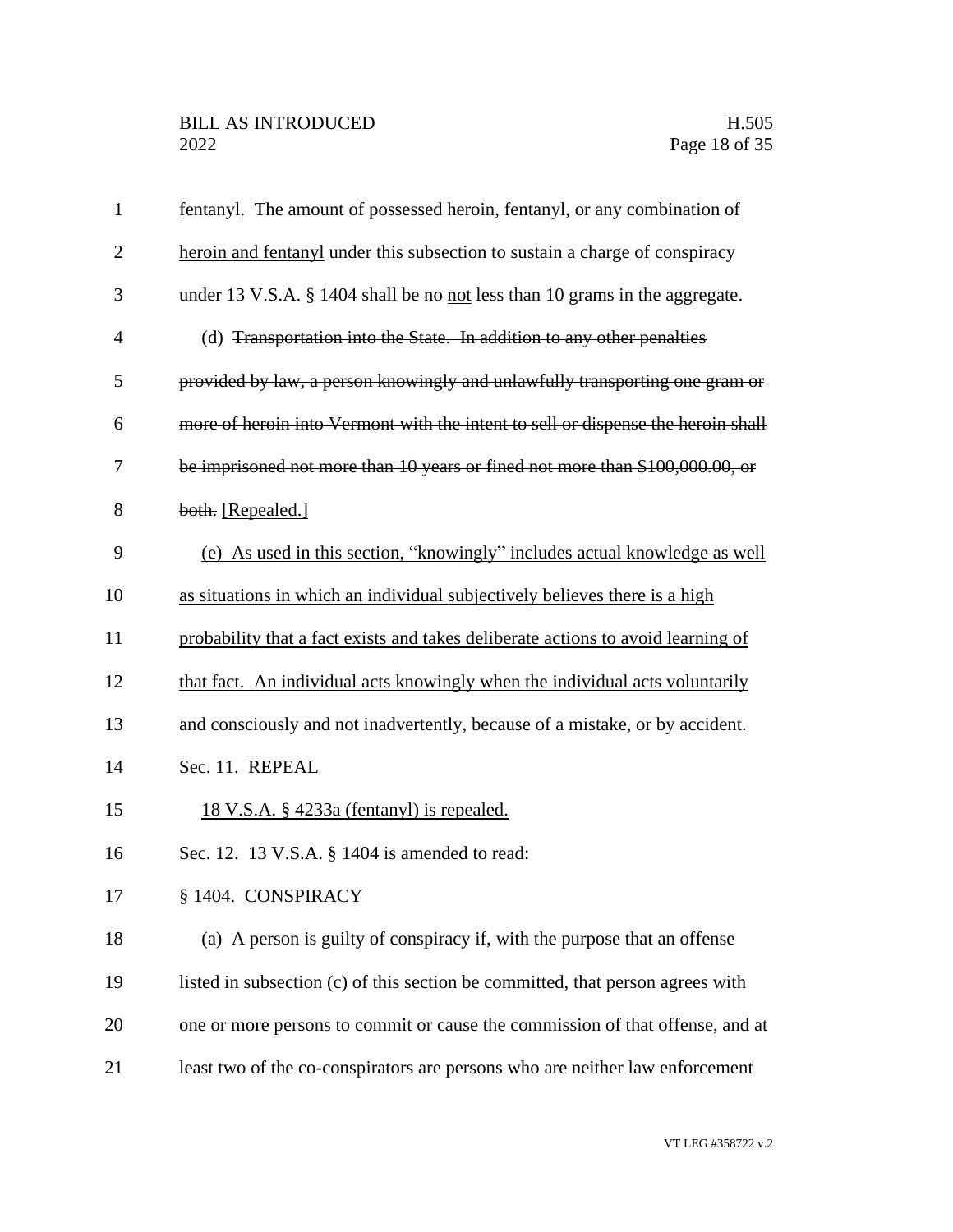| $\mathbf{1}$   | officials acting in official capacity nor persons acting in cooperation with a law |
|----------------|------------------------------------------------------------------------------------|
| $\overline{2}$ | enforcement official.                                                              |
| 3              | (b) No person shall be convicted of conspiracy unless a substantial overt          |
| $\overline{4}$ | act in furtherance of the conspiracy is alleged and proved to have been done by    |
| 5              | the defendant or by a co-conspirator, other than a law enforcement official        |
| 6              | acting in an official capacity or a person acting in cooperation with a law        |
| 7              | enforcement official, and subsequent to the defendant's entrance into the          |
| 8              | conspiracy. Speech alone may not constitute an overt act.                          |
| 9              | (c) This section applies only to a conspiracy to commit or cause the               |
| 10             | commission of one or more of the following offenses:                               |
| 11             | (1) murder in the first or second degree;                                          |
| 12             | (2) arson under sections $501-504$ and $506$ of this title;                        |
| 13             | (3) sexual exploitation of children under sections 2822, 2823, and 2824            |
| 14             | of this title;                                                                     |
| 15             | (4) receiving stolen property under sections $2561-2564$ of this title; or         |
| 16             | (5) an offense involving the sale, delivery, manufacture, or cultivation of        |
| 17             | a regulated drug or an offense under:                                              |
| 18             | (A) 18 V.S.A. $\S$ 4230(c), relating to trafficking in cannabis;                   |
| 19             | (B) 18 V.S.A. $\S$ 4231(c), relating to trafficking in cocaine;                    |
| 20             | (C) 18 V.S.A. § 4233(c), relating to trafficking in heroin, fentanyl, or           |
| 21             | any combination of heroin and fentanyl;                                            |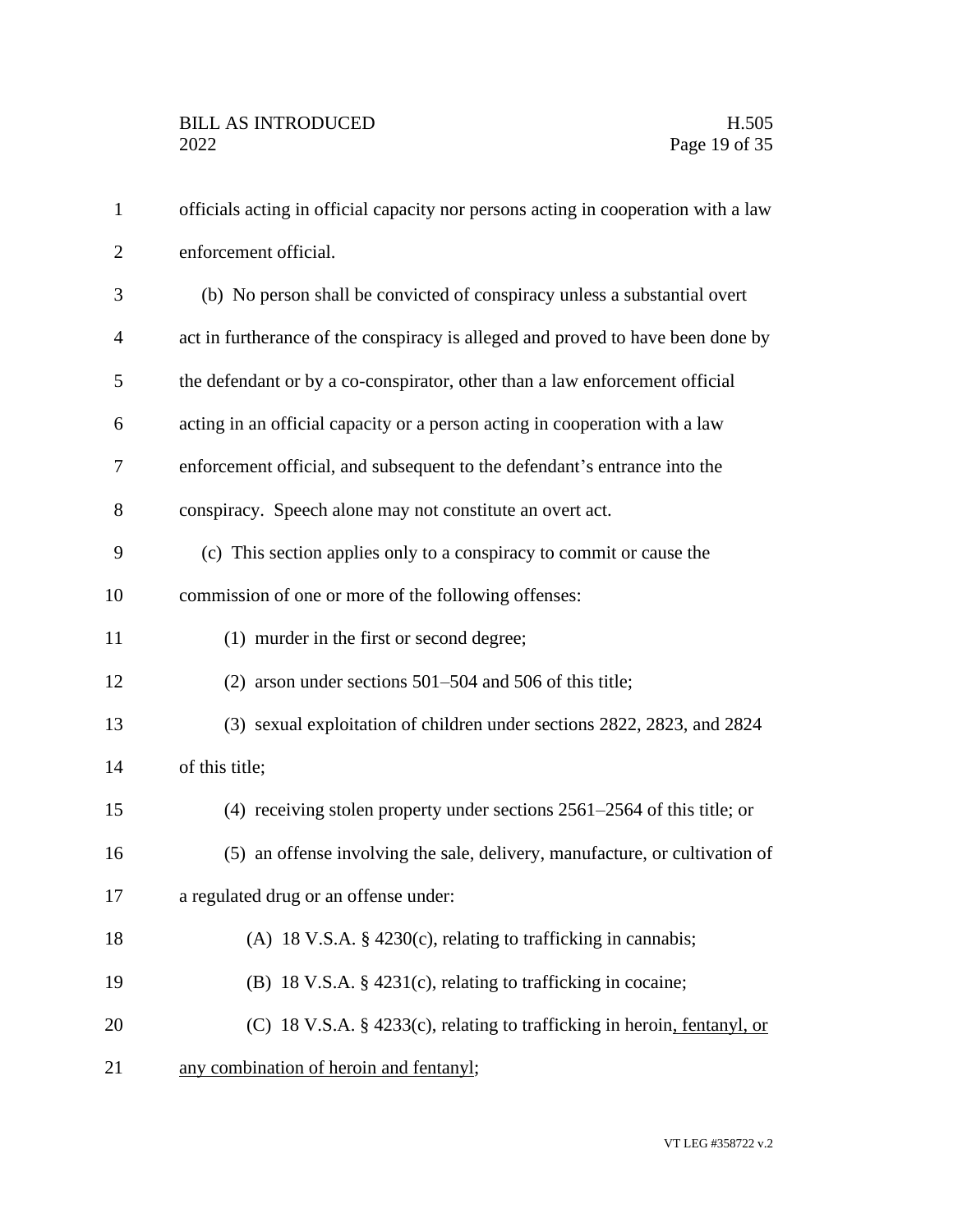| $\mathbf{1}$ | (D) 18 V.S.A. $\S$ 4234(b)(3), relating to unlawful selling or dispensing                  |
|--------------|--------------------------------------------------------------------------------------------|
| 2            | of a depressant, stimulant, or narcotic drug, other than fentanyl, heroin, or              |
| 3            | cocaine; or                                                                                |
| 4            | (E) 18 V.S.A. § 4234a(c), relating to trafficking in                                       |
| 5            | methamphetamine; or                                                                        |
| 6            | (F) 18 V.S.A. § 4233a(b), relating to trafficking in fentanyl.                             |
| 7            | Sec. 13. 18 V.S.A. § 4234 is amended to read:                                              |
| 8            | § 4234. DEPRESSANT, STIMULANT, AND NARCOTIC DRUGS                                          |
| 9            | (a) Possession.                                                                            |
| 10           | $(1)(A)$ Except as provided by subdivision (B) of this subdivision (1), a                  |
| 11           | person knowingly and unlawfully possessing a depressant, stimulant, or                     |
| 12           | narcotic drug <del>, other than heroin or cocaine, shall be imprisoned not more than</del> |
| 13           | one year or fined not more than \$2,000.00, or both commits a Class B                      |
| 14           | misdemeanor.                                                                               |
| 15           | (B) A person knowingly and unlawfully possessing 224 milligrams                            |
| 16           | or less of buprenorphine shall not be punished in accordance with subdivision              |
| 17           | $(A)$ of this subdivision $(1)$ .                                                          |
| 18           | (2) A person knowingly and unlawfully possessing a depressant,                             |
| 19           | stimulant, or narcotic drug, other than heroin or cocaine, consisting of 100               |
| 20           | times a benchmark unlawful dosage or its equivalent as determined by the                   |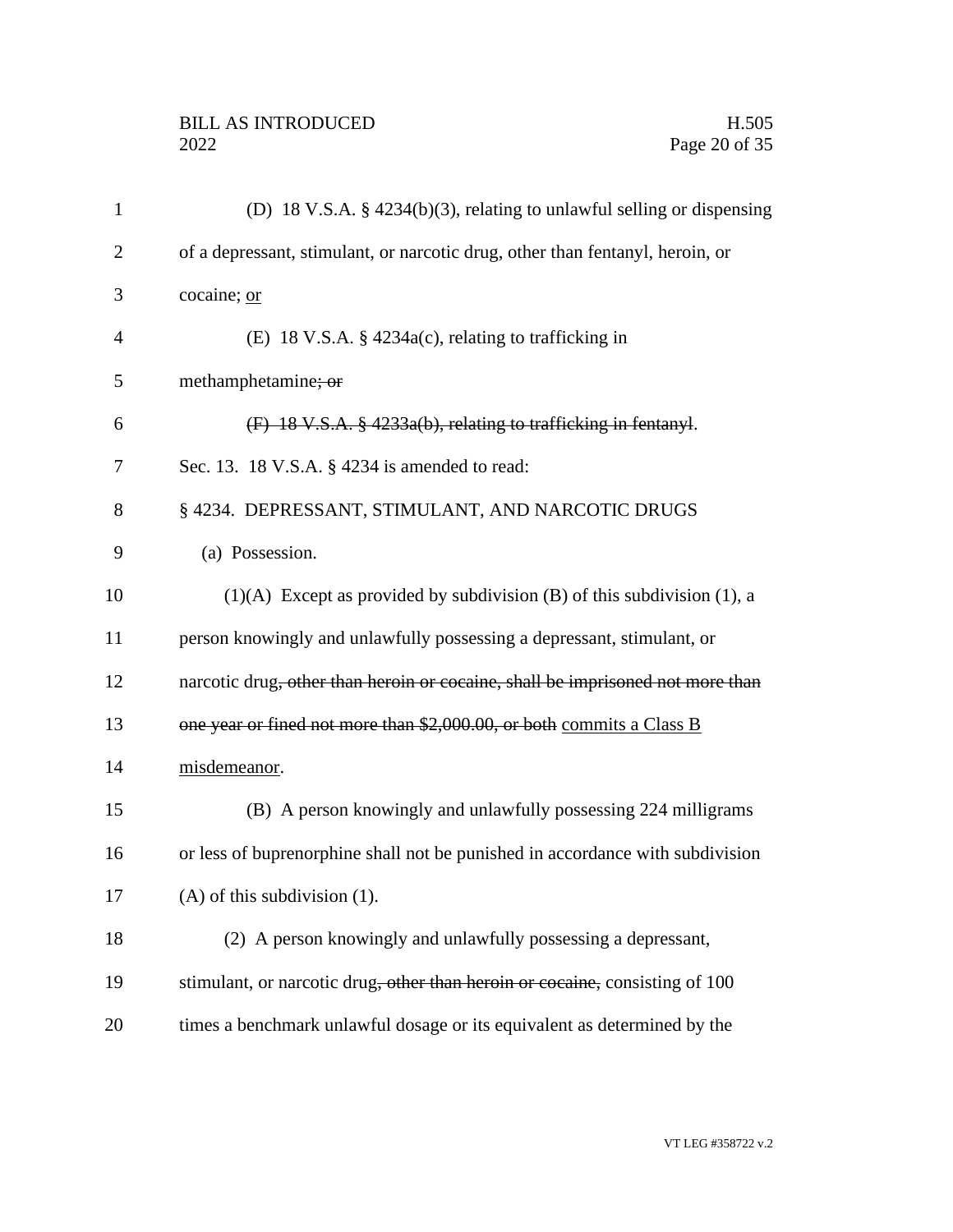| $\mathbf{1}$   | Board of Health by rule shall be imprisoned not more than five years or fined     |
|----------------|-----------------------------------------------------------------------------------|
| $\overline{2}$ | not more than \$25,000.00, or both commits a Class E felony.                      |
| 3              | (3) A person knowingly and unlawfully possessing a depressant,                    |
| 4              | stimulant, or narcotic drug, other than heroin or cocaine, consisting of 1,000    |
| 5              | times a benchmark unlawful dosage or its equivalent as determined by the          |
| 6              | Board of Health by rule shall be imprisoned not more than 10 years or fined       |
| 7              | not more than \$100,000.00, or both commits a Class D felony.                     |
| 8              | (4) A person knowingly and unlawfully possessing a depressant,                    |
| 9              | stimulant, or narcotic drug, other than heroin or cocaine, consisting of 10,000   |
| 10             | times a benchmark unlawful dosage or its equivalent as determined by the          |
| 11             | Board of Health by rule shall be imprisoned not more than 20 years or fined       |
| 12             | not more than \$500,000.00, or both. [Repealed.]                                  |
| 13             | (b) Selling or dispensing.                                                        |
| 14             | (1) A person knowingly and unlawfully dispensing a depressant,                    |
| 15             | stimulant, or narcotic drug, other than fentanyl, heroin, or cocaine, shall be    |
| 16             | imprisoned not more than three years or fined not more than \$75,000.00, or       |
| 17             | both commits a Class E felony. A person knowingly and unlawfully selling a        |
| 18             | depressant, stimulant, or narcotic drug, other than fentanyl, cocaine, or heroin, |
| 19             | shall be imprisoned not more than five years or fined not more than               |
| 20             | \$25,000.00, or both commits a Class D felony.                                    |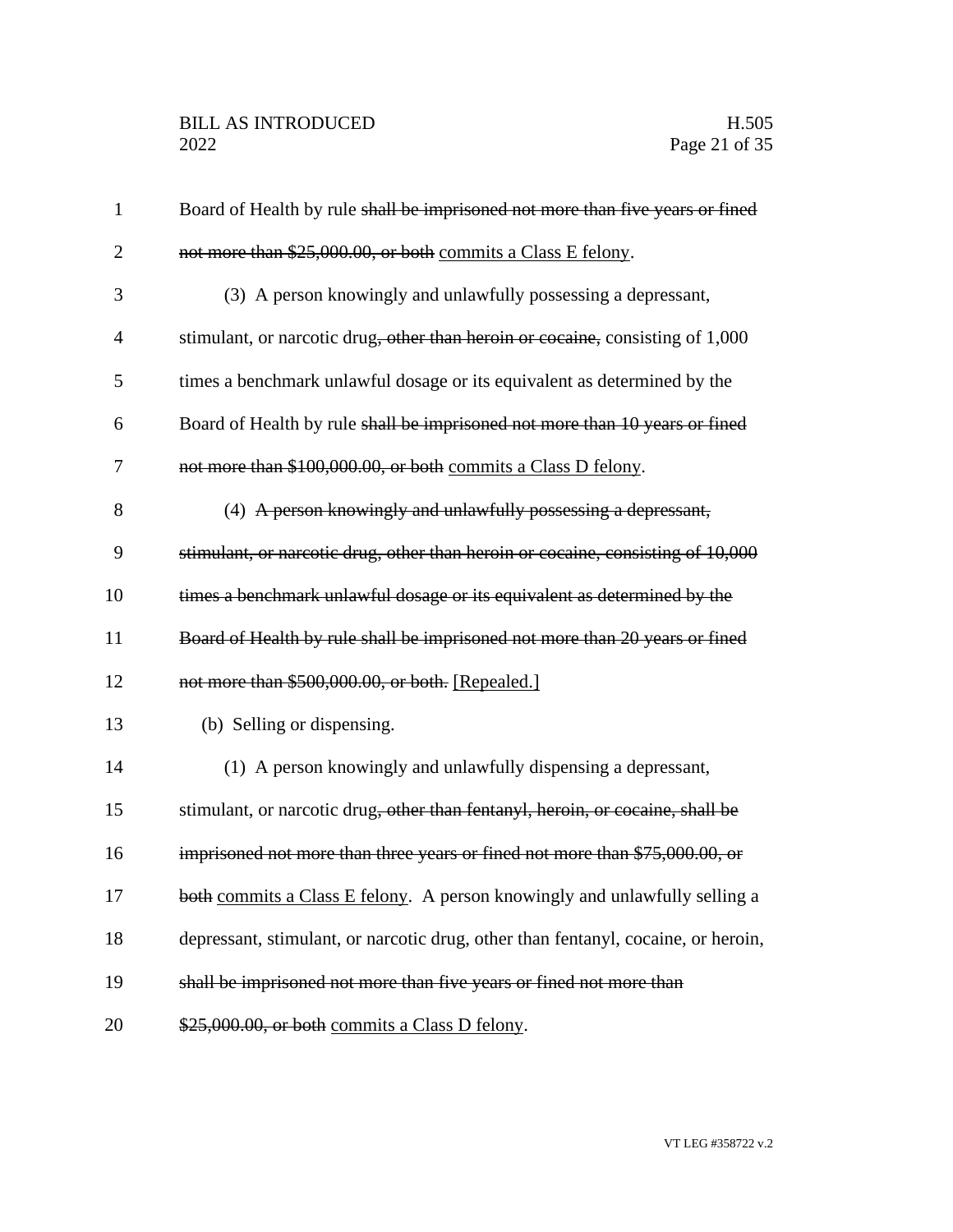# BILL AS INTRODUCED H.505<br>2022 Page 22 of 35

| $\mathbf{1}$   | (2) A person knowingly and unlawfully selling or dispensing a                     |
|----------------|-----------------------------------------------------------------------------------|
| $\overline{2}$ | depressant, stimulant, or narcotic drug, other than fentanyl, heroin, or cocaine, |
| 3              | consisting of 100 times a benchmark unlawful dosage or its equivalent as          |
| $\overline{4}$ | determined by the Board of Health by rule shall be imprisoned not more than       |
| 5              | 10 years or fined not more than \$100,000.00, or both. [Repealed.]                |
| 6              | (3) A person knowingly and unlawfully selling or dispensing a                     |
| 7              | depressant, stimulant, or narcotic drug, other than fentanyl, heroin, or cocaine, |
| 8              | consisting of 1,000 times a benchmark unlawful dosage or its equivalent as        |
| 9              | determined by the Board of Health by rule shall be imprisoned not more than       |
| 10             | 20 years or fined not more than \$500,000.00, or both. [Repealed.]                |
| 11             | (c) Possession of buprenorphine by a person under 21 years of age.                |
| 12             | $(1)$ Except as provided in subdivision $(2)$ of this subsection, a person        |
| 13             | under 21 years of age who knowingly and unlawfully possesses 224                  |
| 14             | milligrams or less of buprenorphine commits a civil violation and shall be        |
| 15             | subject to the provisions of section 4230b of this title.                         |
| 16             | (2) A person under 16 years of age who knowingly and unlawfully                   |
| 17             | possesses 224 milligrams or less of buprenorphine commits a delinquent act        |
| 18             | and shall be subject to the provisions of section 4230j of this title.            |
| 19             | (d) Exceptions. This section shall not apply to heroin, fentanyl, or cocaine.     |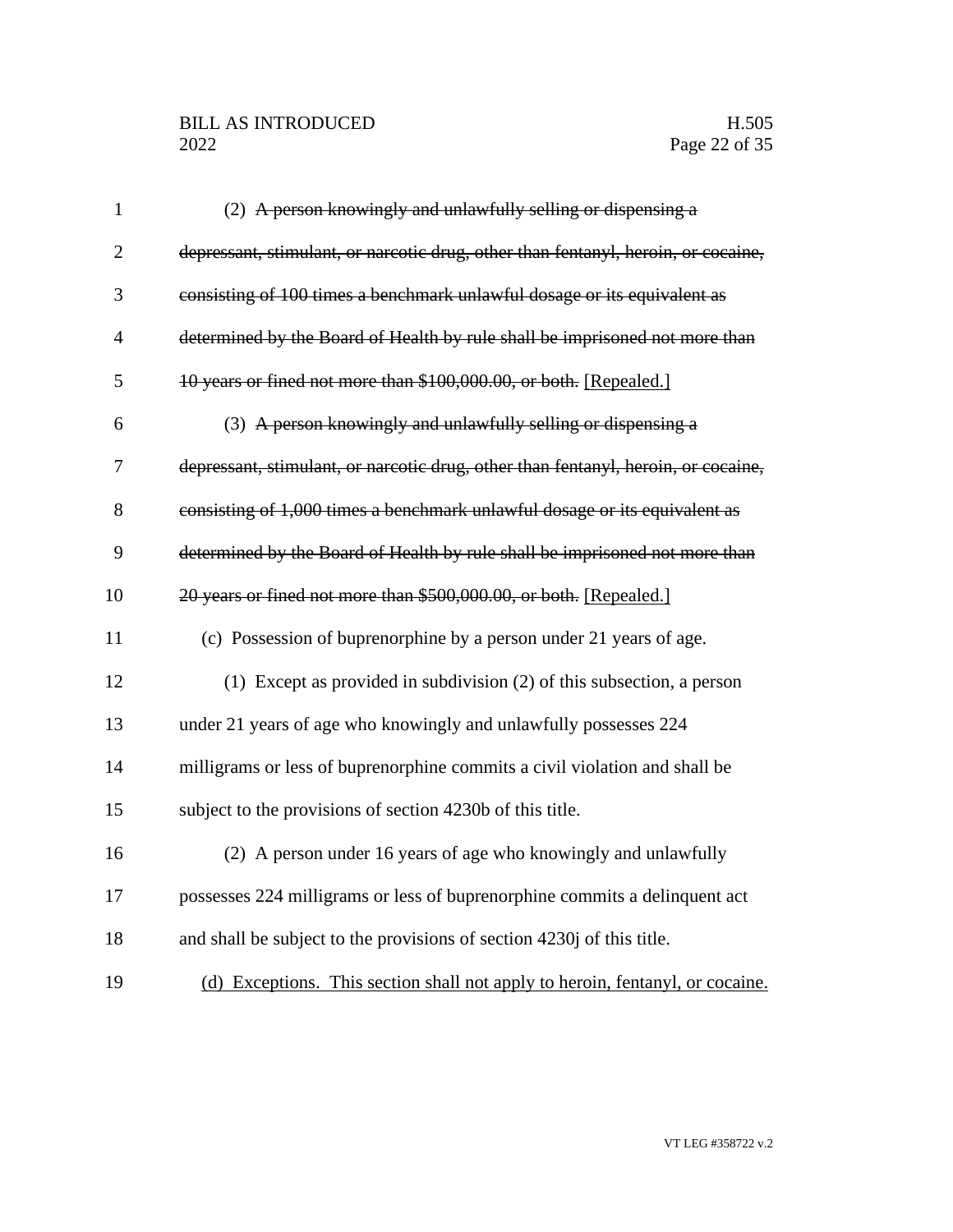| 1              | Sec. 14. 2021 Acts and Resolves No. 46, Sec. 3 is amended to read:                     |
|----------------|----------------------------------------------------------------------------------------|
| $\overline{2}$ | Sec. 3. 18 V.S.A. § 4234 is amended to read:                                           |
| 3              | § 4234. DEPRESSANT, STIMULANT, AND NARCOTIC DRUGS                                      |
| 4              | (a) Possession.                                                                        |
| 5              | (1)(A) Except as provided by subdivision (B) of this subdivision (1), a $\overline{A}$ |
| 6              | person knowingly and unlawfully possessing a depressant, stimulant, or                 |
| 7              | narcotic drug commits a Class B misdemeanor.                                           |
| 8              | (B) A person knowingly and unlawfully possessing 224 milligrams                        |
| 9              | or less of buprenorphine shall not be punished in accordance with subdivision          |
| 10             | $(A)$ of this subdivision $(1)$ .                                                      |
| 11             | * * *                                                                                  |
| 12             | (c) Possession of buprenorphine by a person under 21 years of age.                     |
| 13             | $(1)$ Except as provided in subdivision $(2)$ of this subsection, a person             |
| 14             | under 21 years of age who knowingly and unlawfully possesses 224                       |
| 15             | milligrams or less of buprenorphine commits a civil violation and shall be             |
| 16             | subject to the provisions of section 4230b of this title.                              |
| 17             | (2) A person under 16 years of age who knowingly and unlawfully                        |
| 18             | possesses 224 milligrams or less of buprenorphine commits a delinquent act             |
| 19             | and shall be subject to the provisions of section 4230j of this title. [Repealed.]     |
| 20             | * * *                                                                                  |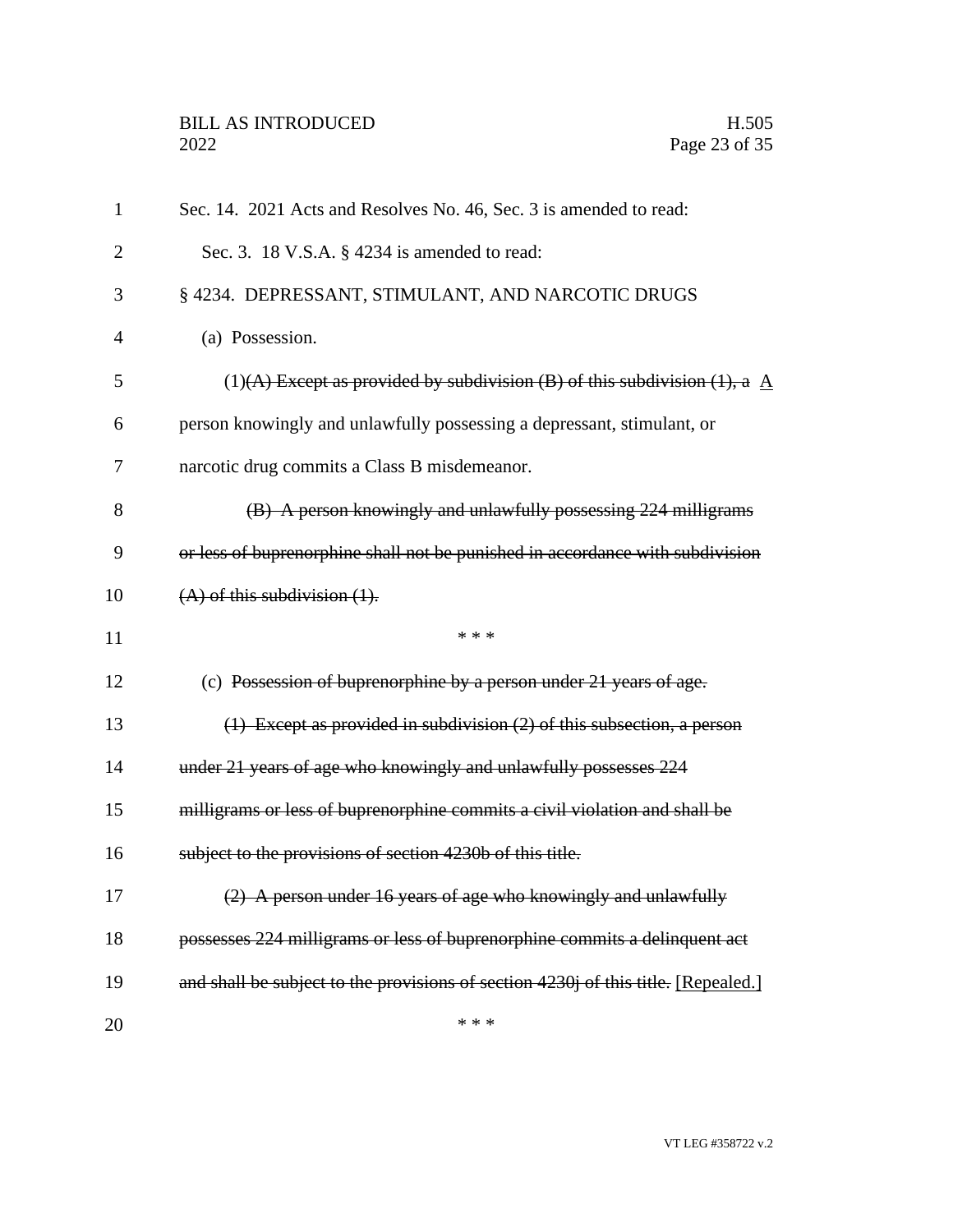| $\mathbf{1}$   | Sec. 15. 18 V.S.A. § 4234a is amended to read:                                 |
|----------------|--------------------------------------------------------------------------------|
| $\overline{2}$ | § 4234a. METHAMPHETAMINE                                                       |
| 3              | (a) Possession.                                                                |
| $\overline{4}$ | (1) A person knowingly and unlawfully possessing methamphetamine               |
| 5              | shall be imprisoned not more than one year or fined not more than \$2,000.00,  |
| 6              | or both commits a Class B misdemeanor.                                         |
| 7              | (2) A person knowingly and unlawfully possessing methamphetamine in            |
| 8              | an amount consisting of 2.5 grams or more of one or more preparations,         |
| 9              | compounds, mixtures, or substances containing methamphetamine shall be         |
| 10             | imprisoned not more than five years or fined not more than \$100,000.00, or    |
| 11             | both commits a Class D felony.                                                 |
| 12             | (3) A person knowingly and unlawfully possessing methamphetamine in            |
| 13             | an amount consisting of 25 grams or more of one or more preparations,          |
| 14             | compounds, mixtures, or substances containing methamphetamine shall be         |
| 15             | imprisoned not more than 10 years or fined not more than \$250,000.00, or both |
| 16             | commits a Class C felony.                                                      |
| 17             | (b) Selling and dispensing.                                                    |
| 18             | (1) A person knowingly and unlawfully dispensing methamphetamine               |
| 19             | shall be imprisoned not more than three years or fined not more than           |
| 20             | \$75,000.00, or both commits a Class E felony. A person knowingly and          |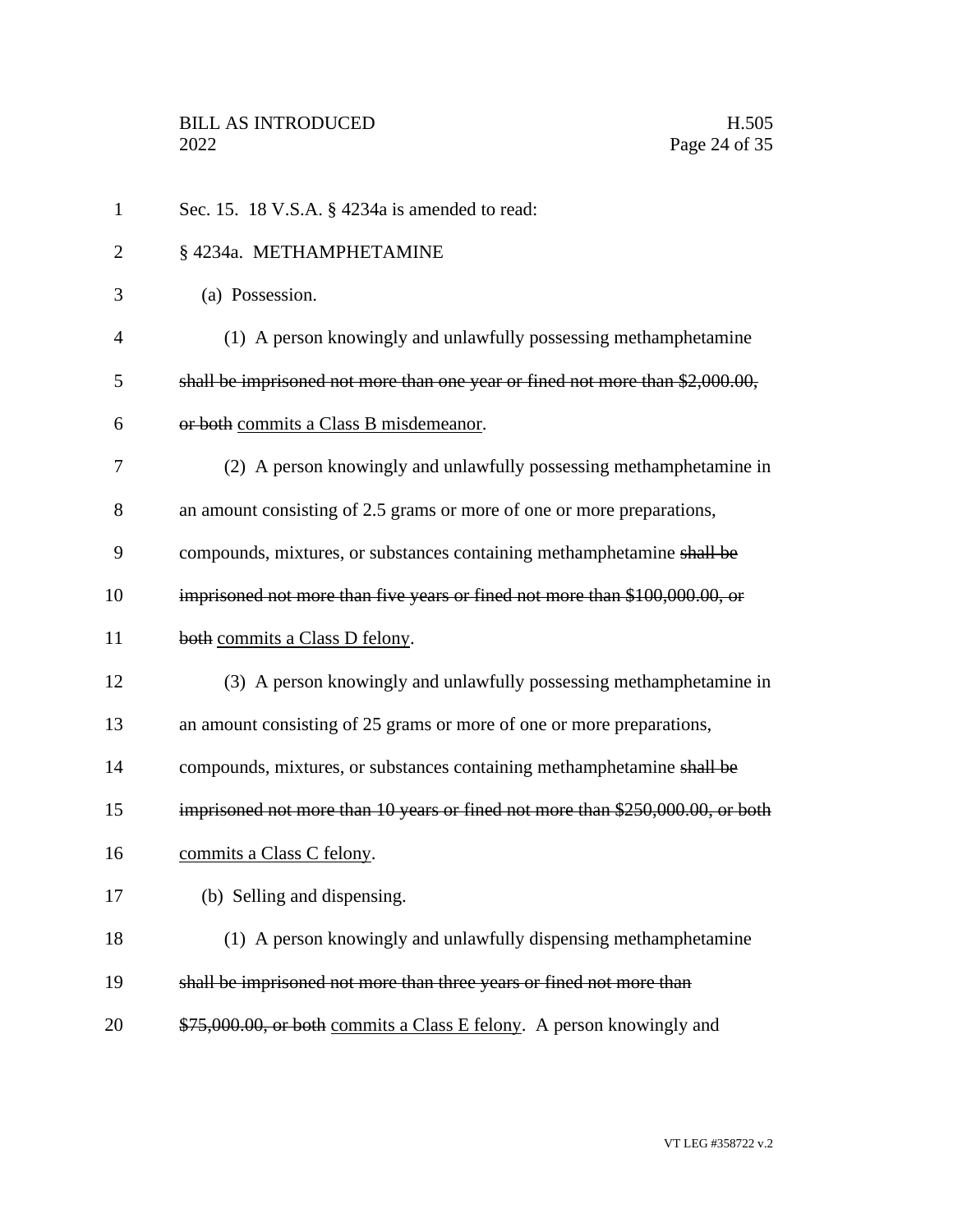| $\mathbf{1}$   | unlawfully selling methamphetamine shall be imprisoned not more than five     |
|----------------|-------------------------------------------------------------------------------|
| $\overline{2}$ | years or fined not more than \$100,000.00, or both commits a Class D felony.  |
| 3              | (2) A person knowingly and unlawfully selling or dispensing                   |
| $\overline{4}$ | methamphetamine in an amount consisting of 2.5 grams or more of one or        |
| 5              | more preparations, compounds, mixtures, or substances containing              |
| 6              | methamphetamine shall be imprisoned not more than 10 years or fined not       |
| 7              | more than \$250,000.00, or both. [Repealed.]                                  |
| 8              | (3) A person knowingly and unlawfully selling or dispensing                   |
| 9              | methamphetamine in an amount consisting of 25 grams or more of one or more    |
| 10             | preparations, compounds, mixtures, or substances containing                   |
| 11             | methamphetamine shall be imprisoned not more than 20 years or fined not       |
| 12             | more than \$1,000,000.00, or both commits a Class C felony.                   |
| 13             | (c) Trafficking. A person knowingly and unlawfully possessing                 |
| 14             | methamphetamine in an amount consisting of 300 grams or more of one or        |
| 15             | more preparations, compounds, mixtures, or substances containing              |
| 16             | methamphetamine with the intent to sell or dispense the methamphetamine       |
| 17             | shall be imprisoned not more than 30 years or fined not more than             |
| 18             | \$1,000,000.00, or both commits a Class B felony. There shall be a permissive |
| 19             | inference that a person who possesses methamphetamine in an amount            |
| 20             | consisting of 300 grams or more of one or more preparations, compounds,       |
| 21             | mixtures, or substances containing methamphetamine intends to sell or         |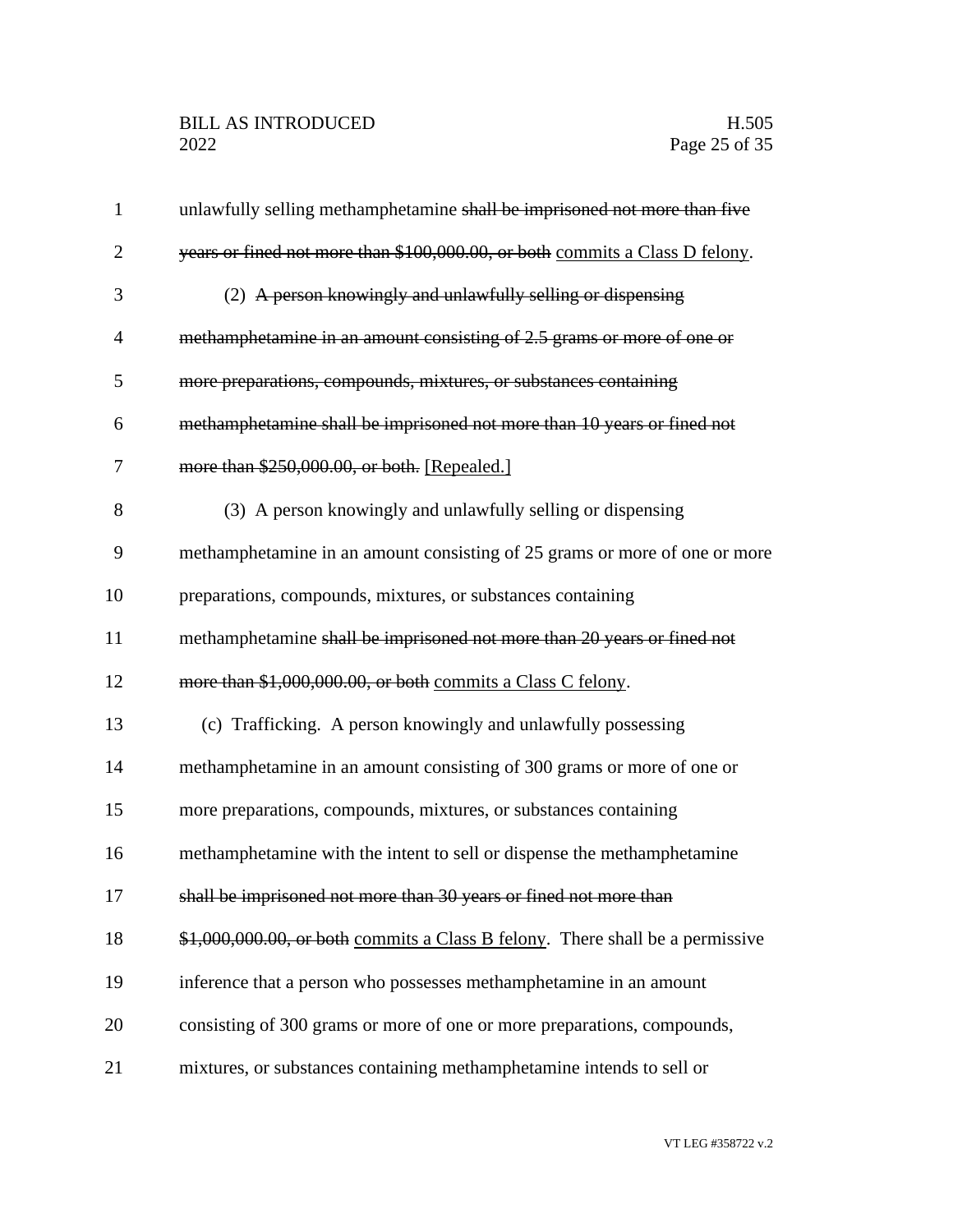| $\mathbf{1}$   | dispense the methamphetamine. The amount of possessed methamphetamine          |
|----------------|--------------------------------------------------------------------------------|
| $\overline{2}$ | under this subsection to sustain a charge of conspiracy under 13 V.S.A. § 1404 |
| 3              | shall be no not less than 800 grams in the aggregate                           |
| 4              | Sec. 16. 18 V.S.A. § 4234b is amended to read:                                 |
| 5              | § 4234b. EPHEDRINE AND PSEUDOEPHEDRINE                                         |
| 6              | (a) Possession.                                                                |
| 7              | (1) No person shall knowingly and unlawfully possess a drug product            |
| 8              | containing ephedrine base, pseudoephedrine base, or phenylpropanolamine        |
| 9              | base with the intent to use the product as a precursor to manufacture          |
| 10             | methamphetamine or another controlled substance.                               |
| 11             | (2) A person who violates this subsection shall:                               |
| 12             | (A) commits a Class B misdemeanor if the offense involves                      |
| 13             | possession of less than nine grams of ephedrine base, pseudoephedrine base, or |
| 14             | phenylpropanolamine base, be imprisoned not more than one year or fined not    |
| 15             | more than \$2,000.00, or both;                                                 |
| 16             | (B) commits a Class E felony if the offense involves possession of             |
| 17             | nine or more grams of ephedrine base, pseudoephedrine base, or                 |
| 18             | phenylpropanolamine base, be imprisoned not more than five years or fined      |
| 19             | not more than \$100,000.00, or both.                                           |
| 20             | * * *                                                                          |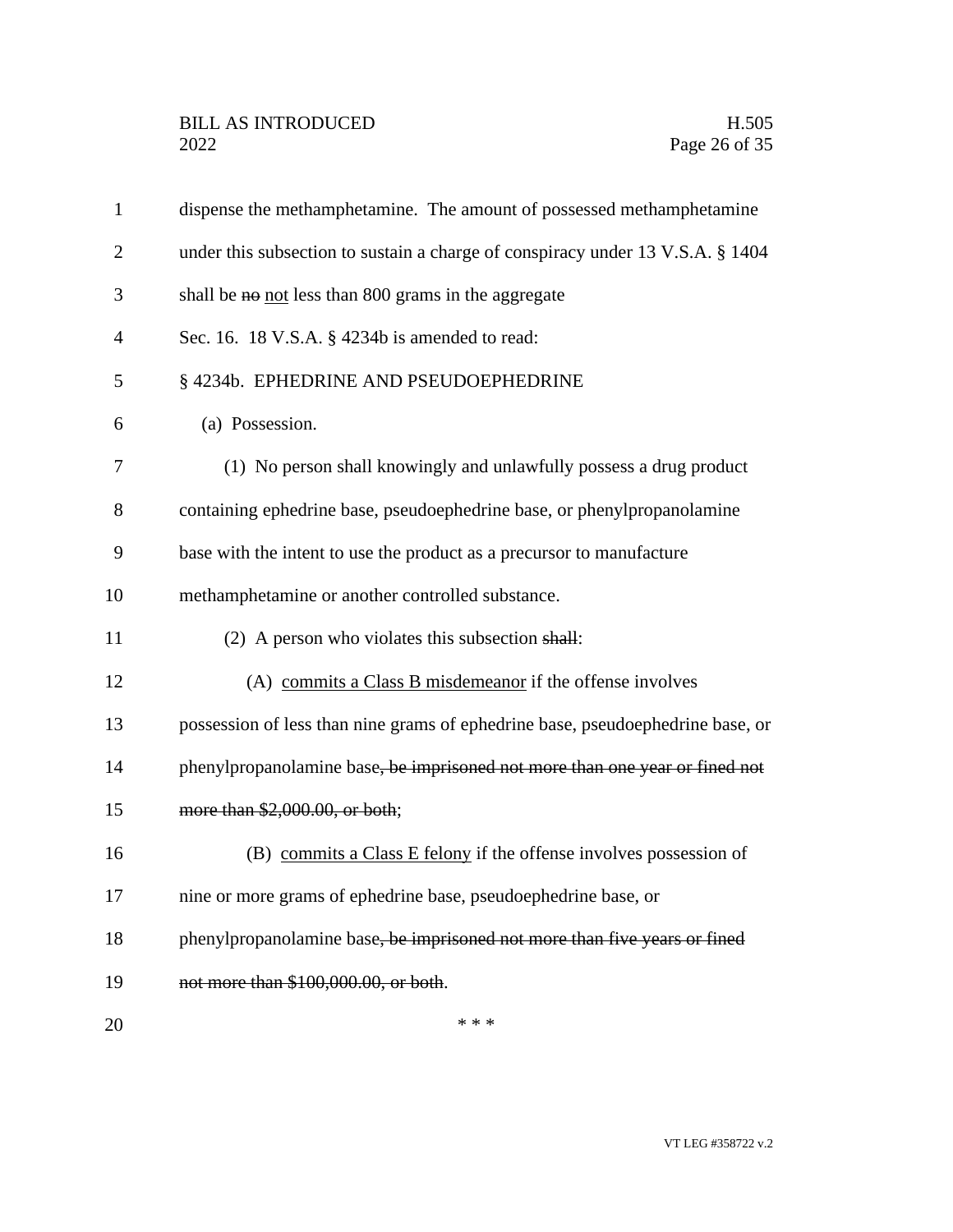| $\mathbf{1}$   | Sec. 17. 18 V.S.A. § 4235 is amended to read:                                   |
|----------------|---------------------------------------------------------------------------------|
| 2              | § 4235. HALLUCINOGENIC DRUGS                                                    |
| 3              | (a) "Dose" of a hallucinogenic drug means that minimum amount of a              |
| $\overline{4}$ | hallucinogenic drug, not commonly used for therapeutic purposes, which that     |
| 5              | causes a substantial hallucinogenic effect. The Board of Health shall adopt     |
| 6              | rules which that establish doses for hallucinogenic drugs. The Board may        |
| 7              | incorporate, where applicable, dosage calculations or schedules, whether        |
| 8              | described as "dosage equivalencies" or otherwise, established by the federal    |
| 9              | government.                                                                     |
| 10             | (b) Possession.                                                                 |
| 11             | (1) A person knowingly and unlawfully possessing a hallucinogenic               |
| 12             | drug, other than lysergic acid diethylamide, shall be imprisoned not more than  |
| 13             | one year or fined not more than \$2,000.00, or both commits a Class B           |
| 14             | misdemeanor.                                                                    |
| 15             | (2) A person knowingly and unlawfully possessing 10 or more doses of            |
| 16             | a hallucinogenic drug, other than lysergic acid diethylamide, shall be          |
| 17             | imprisoned not more than five years or fined not more than \$25,000.00, or both |
| 18             | commits a Class A misdemeanor.                                                  |
| 19             | (3) A person knowingly and unlawfully possessing 100 or more doses of           |
| 20             | a hallucinogenic drug, other than lysergic acid diethylamide, shall be          |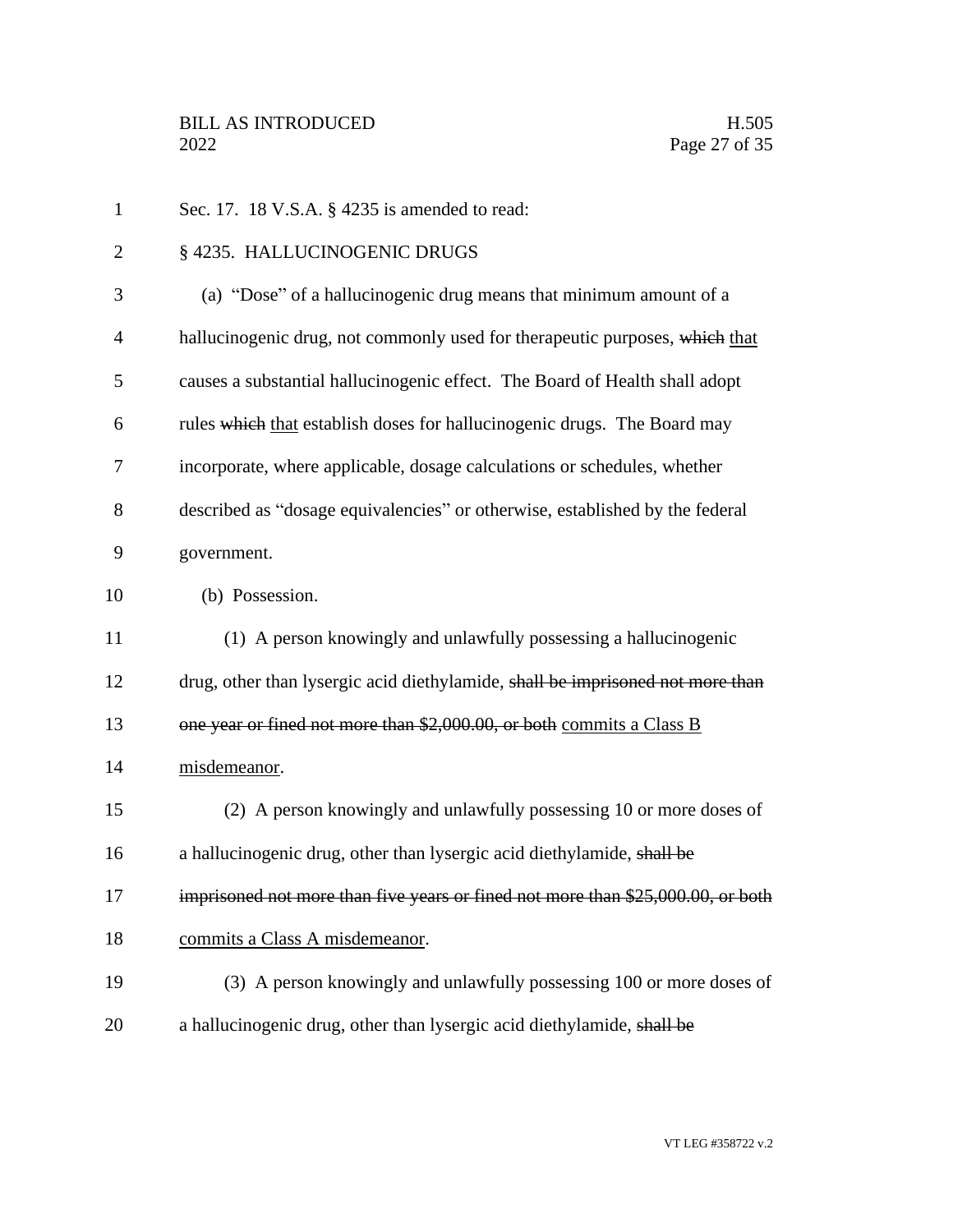| $\mathbf{1}$   | imprisoned not more than 10 years or fined not more than \$100,000.00, or both  |
|----------------|---------------------------------------------------------------------------------|
| $\overline{2}$ | commits a Class D felony.                                                       |
| 3              | (4) A person knowingly and unlawfully possessing 1,000 or more doses            |
| $\overline{4}$ | of a hallucinogenic drug, other than lysergic acid diethylamide, shall be       |
| 5              | imprisoned not more than 15 years or fined not more than \$500,000.00, or both  |
| 6              | commits a Class C felony.                                                       |
| 7              | (c) Selling or dispensing.                                                      |
| 8              | (1) A person knowingly and unlawfully dispensing a hallucinogenic               |
| 9              | drug, other than lysergic acid diethylamide, shall be imprisoned not more than  |
| 10             | three years or fined not more than \$25,000.00, or both commits a Class E       |
| 11             | felony. A person knowingly and unlawfully selling a hallucinogenic drug,        |
| 12             | other than lysergic acid diethylamide, shall be imprisoned not more than five   |
| 13             | years or fined not more than \$25,000.00, or both commits a Class D felony.     |
| 14             | (2) A person knowingly and unlawfully selling or dispensing 10 or more          |
| 15             | doses of a hallucinogenic drug, other than lysergic acid diethylamide, shall be |
| 16             | imprisoned not more than 10 years or fined not more than \$100,000.00, or       |
| 17             | both. [Repealed.]                                                               |
| 18             | (3) A person knowingly and unlawfully selling or dispensing 100 or              |
| 19             | more doses of a hallucinogenic drug, other than lysergic acid diethylamide,     |
| 20             | shall be imprisoned not more than 15 years or fined not more than               |
| 21             | \$500,000.00, or both commits a Class C felony.                                 |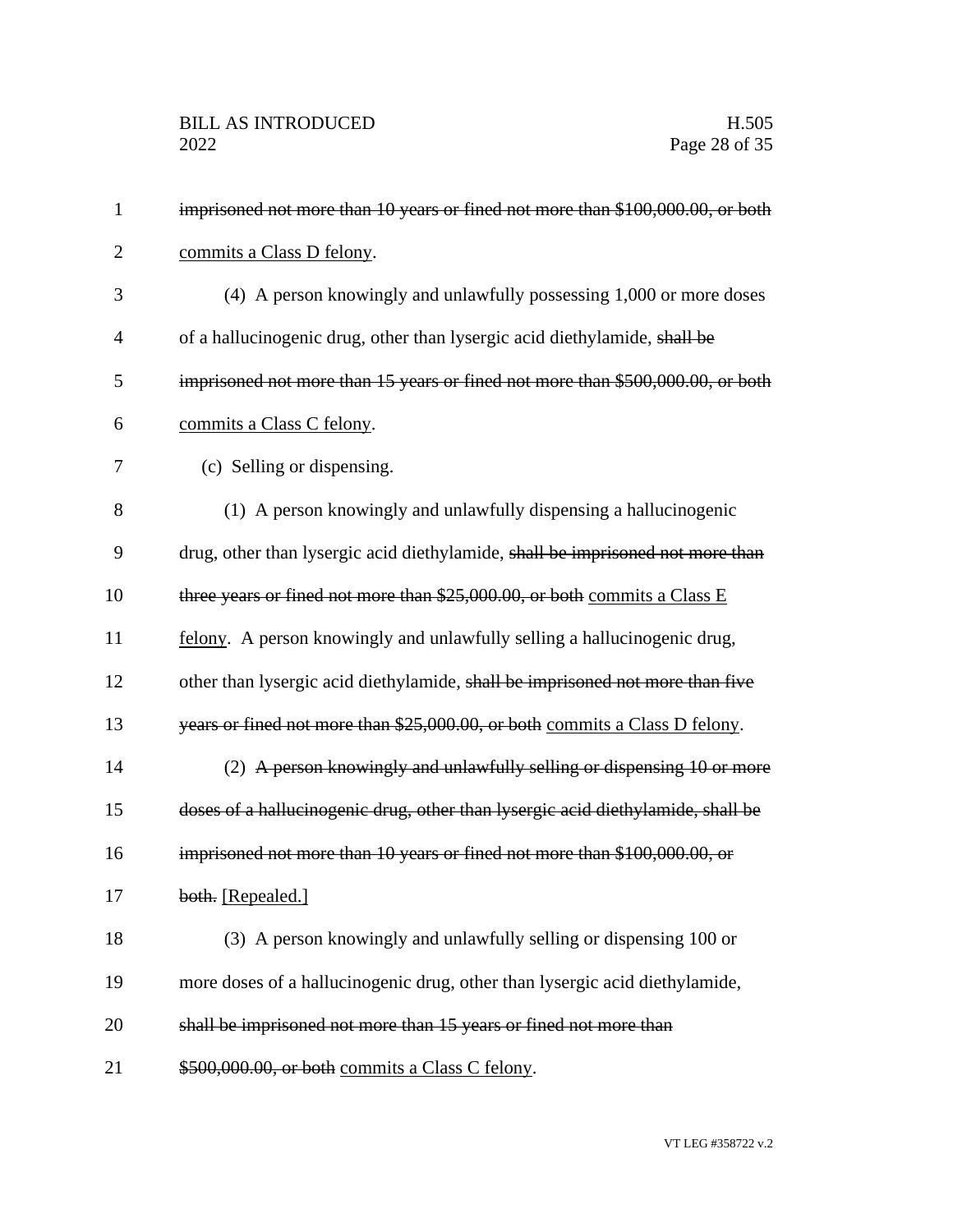| $\mathbf{1}$   | Sec. 18. 18 V.S.A. § 4235a is amended to read:                                 |
|----------------|--------------------------------------------------------------------------------|
| $\overline{2}$ | §4235a. ECSTASY                                                                |
| 3              | (a) Possession.                                                                |
| 4              | (1) A person knowingly and unlawfully possessing Ecstasy shall be              |
| 5              | imprisoned not more than one year or fined not more than \$2,000.00, or both   |
| 6              | commits a Class B misdemeanor.                                                 |
| 7              | (2) A person knowingly and unlawfully possessing Ecstasy in an                 |
| 8              | amount consisting of two grams or more of one or more preparations,            |
| 9              | compounds, mixtures, or substances containing Ecstasy shall be imprisoned      |
| 10             | not more than five years or fined not more than \$25,000.00, or both commits a |
| 11             | Class E felony.                                                                |
| 12             | (3) A person knowingly and unlawfully possessing Ecstasy in an                 |
| 13             | amount consisting of 20 grams or more of one or more preparations,             |
| 14             | compounds, mixtures, or substances containing Ecstasy shall be imprisoned      |
| 15             | not more than 10 years or fined not more than \$100,000.00, or both commits a  |
| 16             | Class D felony.                                                                |
| 17             | (4) A person knowingly and unlawfully possessing Ecstasy in an                 |
| 18             | amount consisting of seven ounces or more of one or more preparations,         |
| 19             | compounds, mixtures, or substances containing Ecstasy shall be imprisoned      |
| 20             | not more than 20 years or fined not more than \$500,000.00, or both.           |
| 21             | [Repealed.]                                                                    |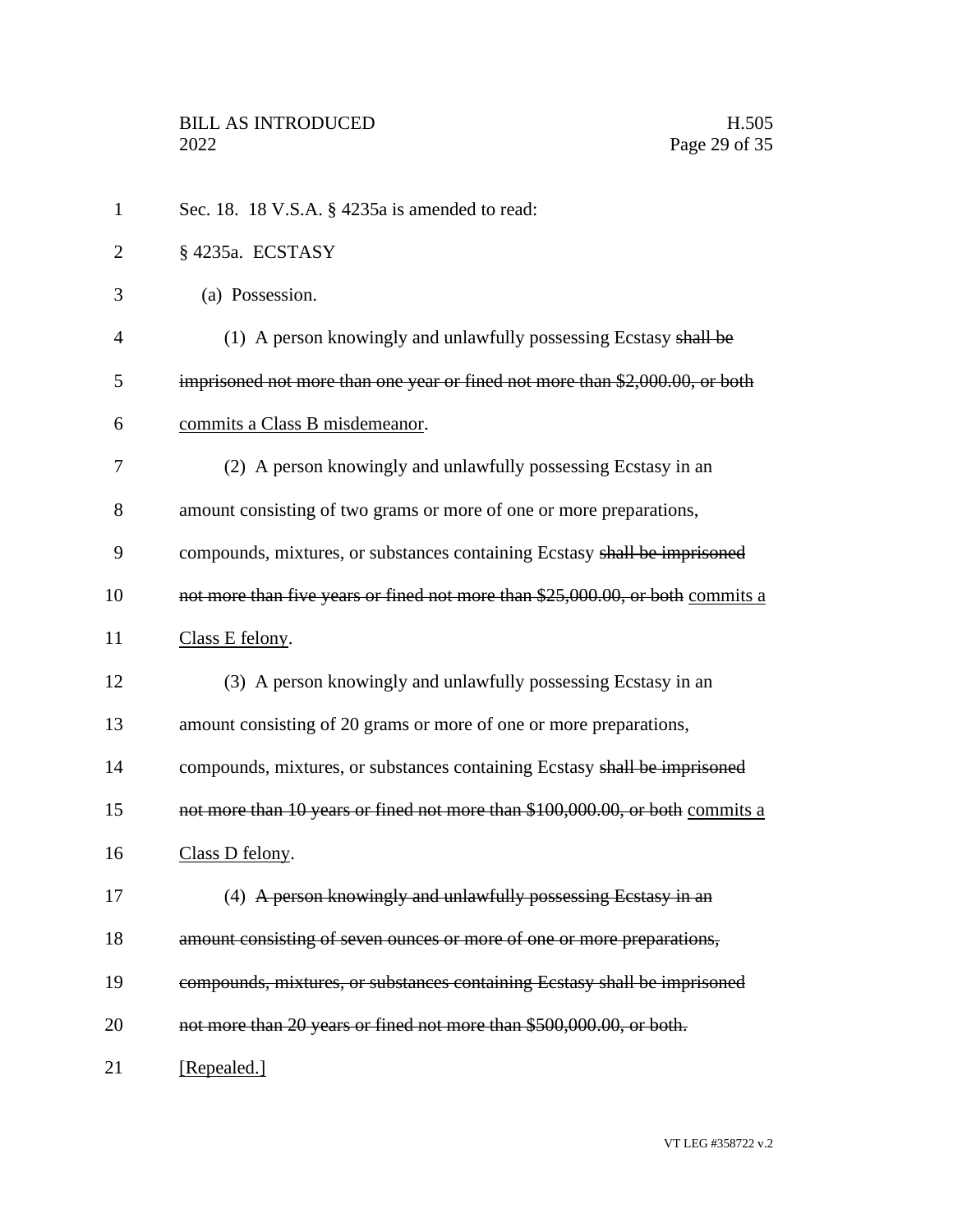| (b) Selling or dispensing. |
|----------------------------|
|----------------------------|

| $\overline{2}$ | (1) A person knowingly and unlawfully dispensing Ecstasy shall be             |
|----------------|-------------------------------------------------------------------------------|
| 3              | imprisoned not more than three years or fined not more than \$25,000.00, or   |
| 4              | both commits a Class E felony. A person knowingly and unlawfully selling      |
| 5              | Ecstasy shall be imprisoned not more than five years or fined not more than   |
| 6              | \$25,000.00, or both commits a Class D felony.                                |
| 7              | (2) A person knowingly and unlawfully selling or dispensing Eestasy in        |
| 8              | an amount consisting of two grams or more of one or more preparations,        |
| 9              | compounds, mixtures, or substances containing Ecstasy shall be imprisoned     |
| 10             | not more than 10 years or fined not more than \$100,000.00, or both.          |
| 11             | [Repealed.]                                                                   |
| 12             | (3) A person knowingly and unlawfully selling or dispensing Ecstasy in        |
| 13             | an amount consisting of 20 grams or more of one or more preparations,         |
| 14             | compounds, mixtures, or substances containing Ecstasy shall be imprisoned     |
| 15             | not more than 20 years or fined not more than \$500,000.00, or both commits a |
| 16             | Class C felony.                                                               |
| 17             | Sec. 19. 18 V.S.A. § 4236 is amended to read:                                 |
| 18             | § 4236. MANUFACTURE OR CULTIVATION                                            |
| 19             | (a) A person knowingly and unlawfully manufacturing or cultivating a          |
| 20             | regulated drug shall be imprisoned not more than 20 years or fined not more   |
| 21             | than \$1,000,000.00, or both commits a Class B felony.                        |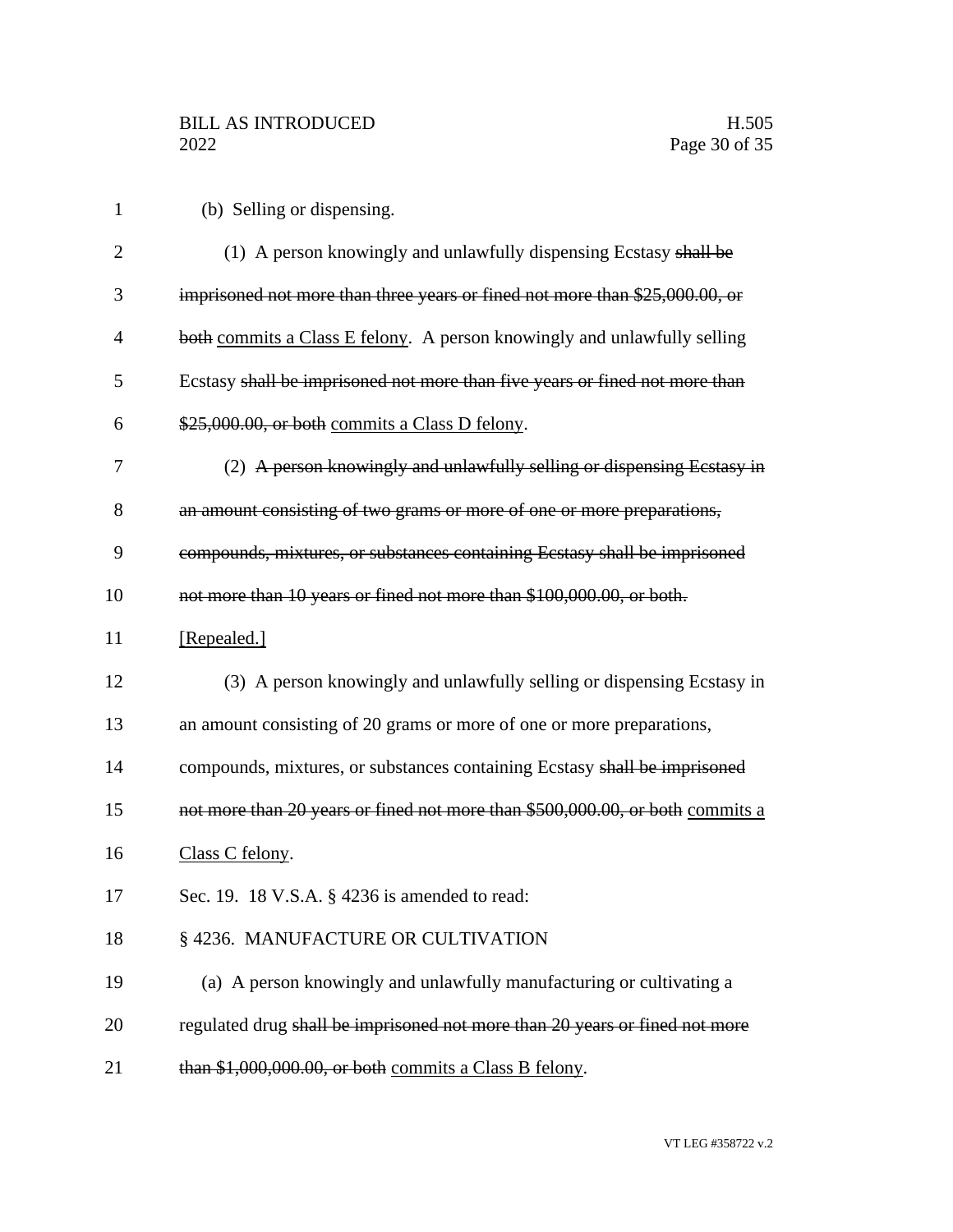| $\mathbf{1}$   | (b) This section shall not apply to the cultivation of cannabis.                |
|----------------|---------------------------------------------------------------------------------|
| $\overline{2}$ | Sec. 20. 18 V.S.A. § 4237 is amended to read:                                   |
| 3              | § 4237. SELLING OR DISPENSING TO MINORS; SELLING ON SCHOOL                      |
| $\overline{4}$ | <b>GROUNDS</b>                                                                  |
| 5              | (a) Dispensing regulated drugs to minors. A person knowingly and                |
| 6              | unlawfully dispensing any regulated drug to a minor who is at least three years |
| 7              | that person's junior shall be sentenced to a term of imprisonment of not more   |
| 8              | than five years commits a Class E felony.                                       |
| 9              | (b) Sale of regulated drugs. A person knowingly and unlawfully selling          |
| 10             | any regulated drug to a minor shall, in addition to any other penalty, be       |
| 11             | sentenced to a term of imprisonment of not more than $10\frac{5}{2}$ years.     |
| 12             | (c) Selling on school grounds. No person shall knowingly and unlawfully:        |
| 13             | (1) dispense or sell a regulated drug to any person on a school bus or on       |
| 14             | real property owned by a public or private elementary, secondary, or            |
| 15             | vocational school;                                                              |
| 16             | (2) sell a regulated drug to any person on real property abutting real          |
| 17             | property owned by a public or private elementary, secondary, or vocational      |
| 18             | school; or                                                                      |
| 19             | (3) dispense a regulated drug to any person in public view on real              |
| 20             | property abutting real property owned by a school.                              |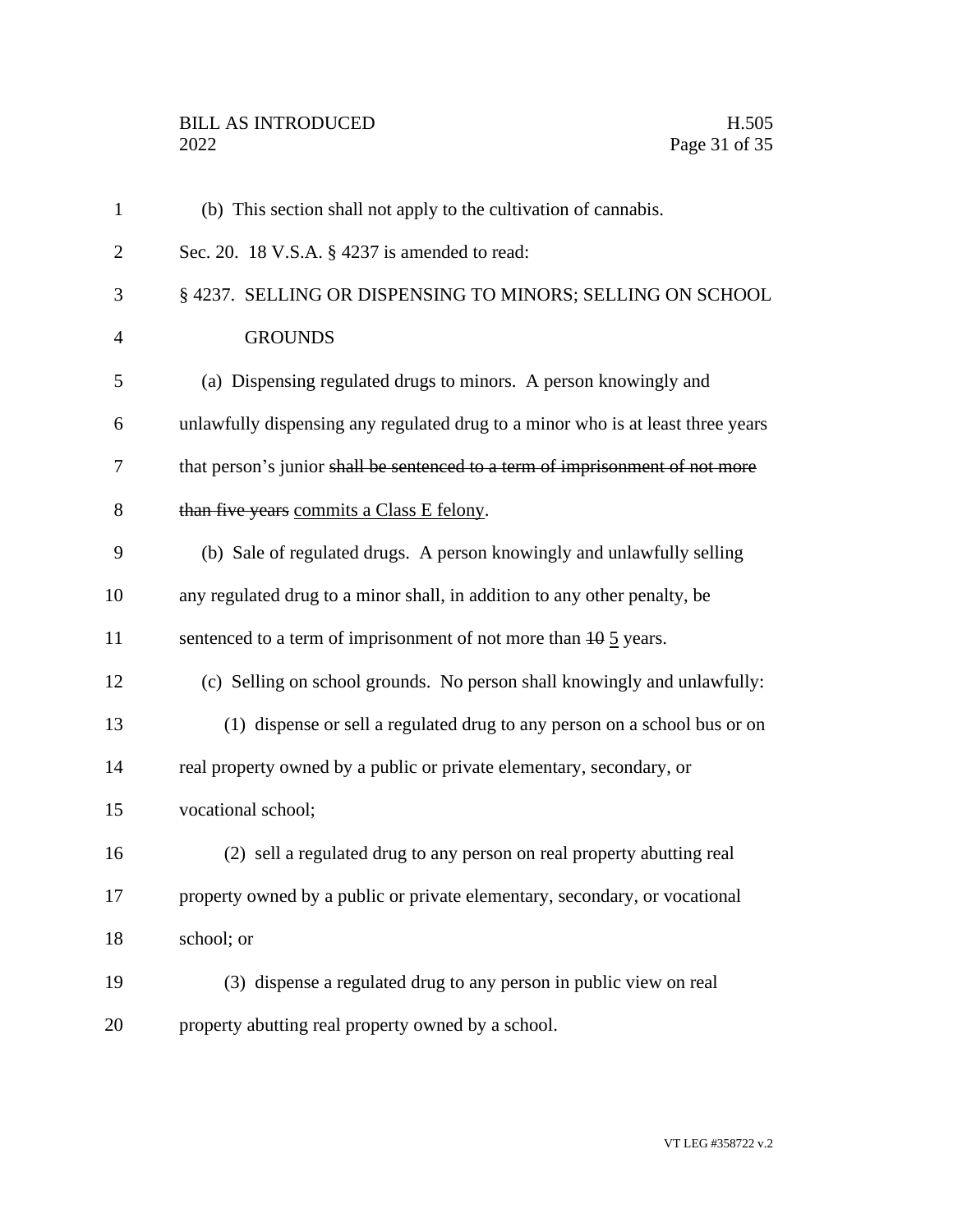| $\mathbf{1}$   | (d) Abutting school property. The selling or dispensing of a regulated drug      |
|----------------|----------------------------------------------------------------------------------|
| $\overline{2}$ | to a person on property abutting school property is a violation under this       |
| 3              | section only if it occurs within 500 feet of the school property. Property shall |
| $\overline{4}$ | be considered abutting school property if:                                       |
| 5              | (1) it shares a boundary with school property; or                                |
| 6              | (2) it is adjacent to school property and is separated only by a river,          |
| 7              | stream, or public highway.                                                       |
| 8              | (e) Penalty. A person who violates subsection (c) of this section shall, in      |
| 9              | addition to any other penalty, be sentenced to a term of imprisonment of not     |
| 10             | more than $10 \frac{5}{2}$ years.                                                |
| 11             | (f) Definitions. As used in this section:                                        |
| 12             | (1) "Minor" means a person under the age of 18 years of age.                     |
| 13             | (2) "Owned by a school" means owned, leased, controlled, or                      |
| 14             | subcontracted by a school and used frequently by students for educational or     |
| 15             | recreational activities.                                                         |
| 16             | Sec. 21. 18 V.S.A. § 4249 is amended to read:                                    |
| 17             | § 4249. TRANSPORTATION OF ALCOHOL, TOBACCO, OR                                   |
| 18             | REGULATED DRUGS INTO PLACES OF DETENTION                                         |
| 19             | (a) No person shall knowingly carry or introduce or cause to be carried or       |
| 20             | introduced into a lockup, jail, prison, or correctional facility:                |
| 21             | (1) alcohol or alcoholic beverages;                                              |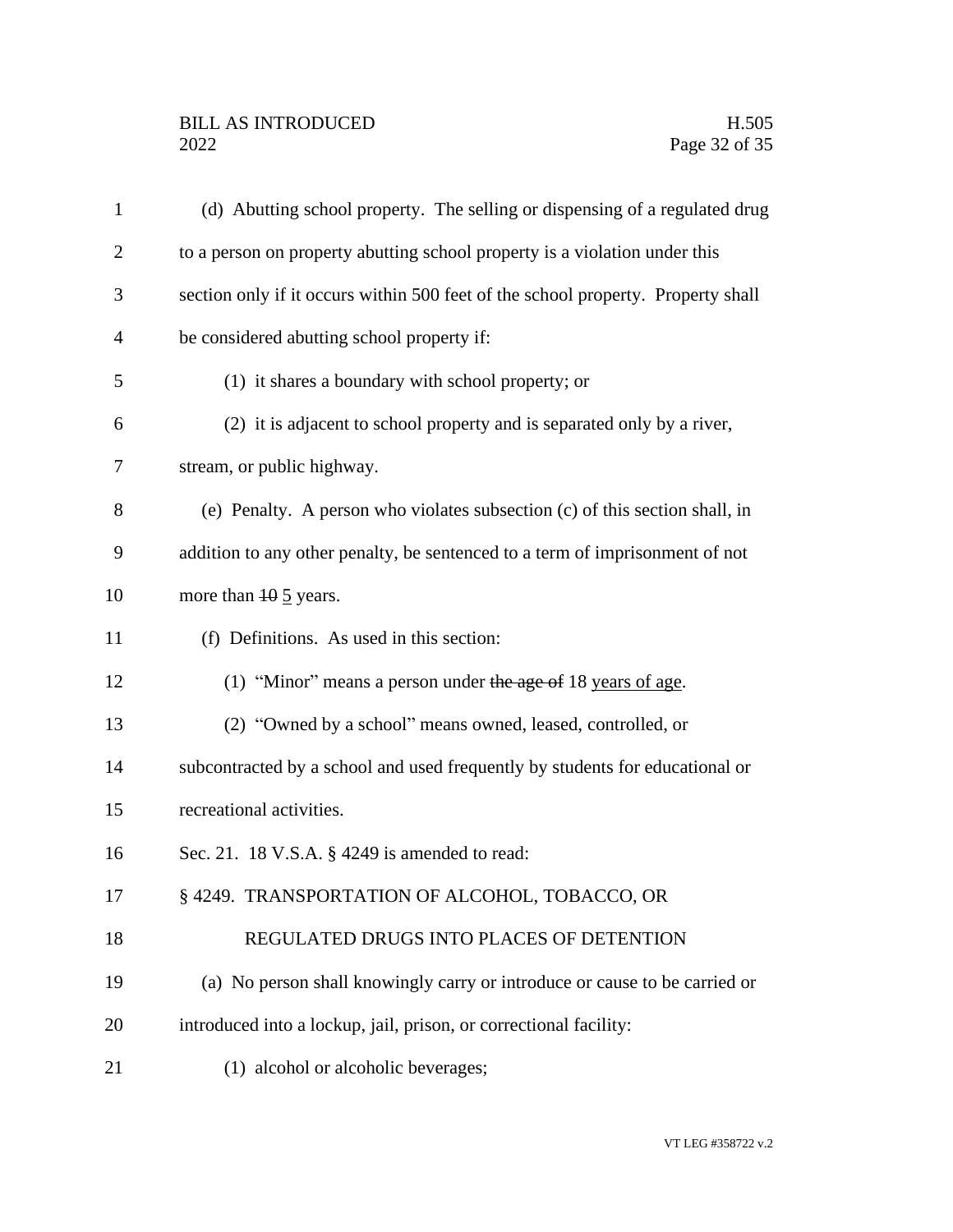|  |  | $(2)$ cannabis; |
|--|--|-----------------|
|--|--|-----------------|

| $\overline{2}$ | (3) a regulated drug, other than cannabis, as defined in section 4201 of             |
|----------------|--------------------------------------------------------------------------------------|
| 3              | this title, except upon the prescription or direction of a practitioner as that term |
| $\overline{4}$ | is defined in 26 V.S.A. chapter 36; or                                               |
| 5              | (4) tobacco or tobacco products, except that an employee may possess                 |
| 6              | or store tobacco or tobacco products in a locked automobile parked on the            |
| 7              | correctional facility grounds, store tobacco or tobacco products in a secure         |
| 8              | place within the correctional facility which that is designated for storage of       |
| 9              | employee tobacco, and possess tobacco or tobacco products in a designated            |
| 10             | smoking area.                                                                        |
| 11             | (b) A person who violates subdivision $(a)(1)$ of this section shall be              |
| 12             | imprisoned not more than three months or fined not more than \$300.00, or both       |
| 13             | commits a Class D misdemeanor.                                                       |
| 14             | (c) A person who violates subdivision (a) $(2)$ of this section shall be             |
| 15             | imprisoned not more than six months or fined not more than \$500.00, or both         |
| 16             | commits a Class D misdemeanor.                                                       |
| 17             | (d) A person who violates subdivision (a)(3) of this section shall be                |
| 18             | imprisoned not more than one year or fined not more than \$1,000.00, or both         |
| 19             | commits a Class B misdemeanor.                                                       |
| 20             | * * *                                                                                |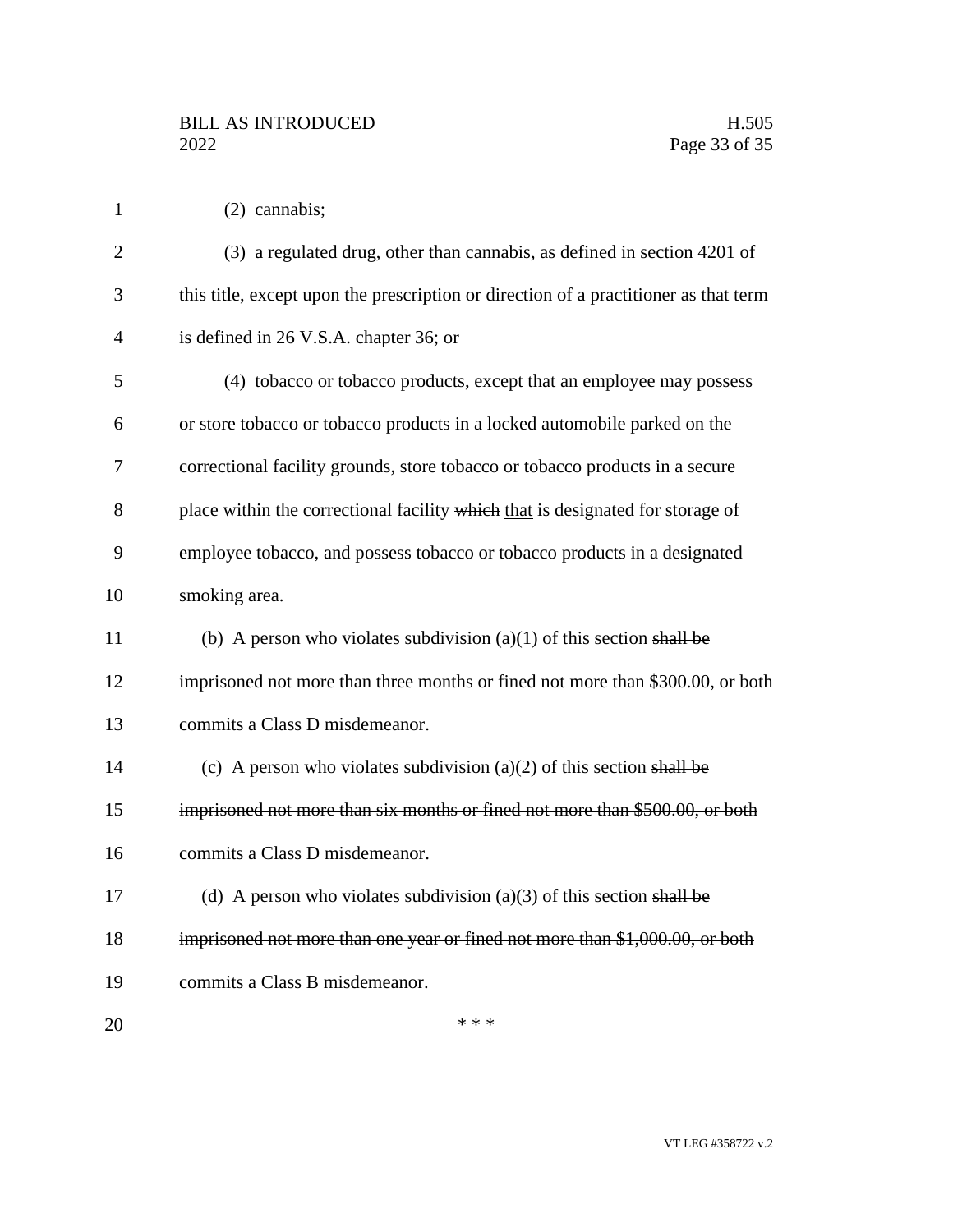| $\mathbf{1}$   | Sec. 22. 18 V.S.A. § 4250 is amended to read:                                   |
|----------------|---------------------------------------------------------------------------------|
| $\overline{2}$ | § 4250. SELLING OR DISPENSING A REGULATED DRUG WITH                             |
| 3              | <b>DEATH RESULTING</b>                                                          |
| $\overline{4}$ | (a) If the death of a person results from the selling or dispensing of a        |
| 5              | regulated drug to the person in violation of this chapter, the person convicted |
| 6              | of the violation shall be imprisoned not less than two years nor more than 20   |
| 7              | years commits a Class B felony.                                                 |
| 8              | (b) This section shall apply only if the person's use of the regulated drug is  |
| 9              | the proximate cause of his or her the person's death.                           |
| 10             | Sec. 23. 18 V.S.A. § 4252 is amended to read:                                   |
| 11             | § 4252. PENALTIES FOR DISPENSING OR SELLING REGULATED                           |
| 12             | DRUGS IN A DWELLING                                                             |
| 13             | (a) No person shall knowingly permit a dwelling, building, or structure         |
| 14             | owned by or under the control of the person to be used for the purpose of       |
| 15             | illegally dispensing or selling a regulated drug.                               |
| 16             | (b) A landlord shall be in violation of subsection (a) of this section only if  |
| 17             | the landlord knew at the time he or she the landlord signed the lease agreement |
| 18             | that the tenant intended to use the dwelling, building, or structure for the    |
| 19             | purpose of illegally dispensing or selling a regulated drug.                    |